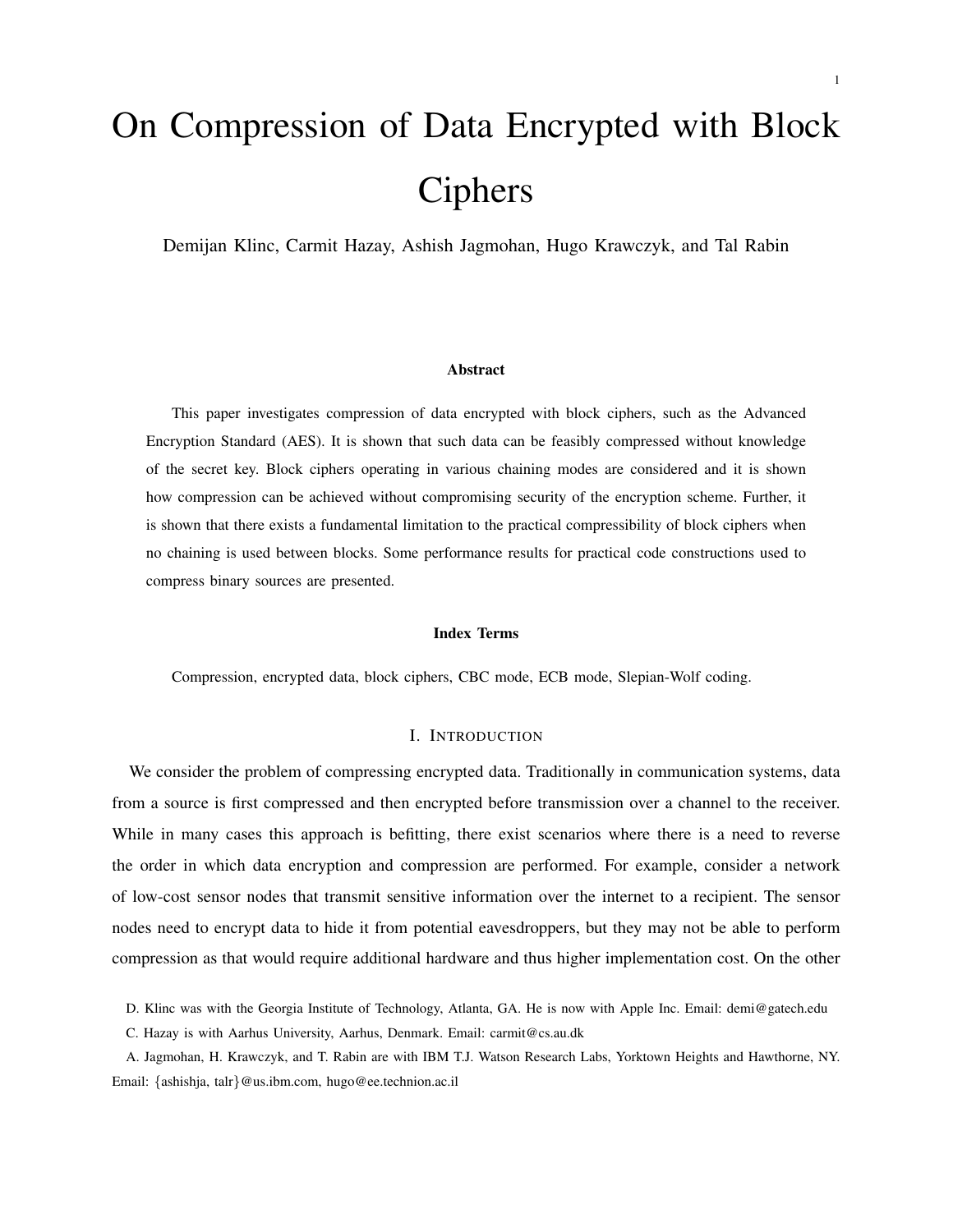hand, the network operator that is responsible for transfer of data to the recipient wants to compress the data to maximize the utilization of its resources. It is important to note that the network operator is not trusted and hence does not have access to the key used for encryption and decryption. If it had the key, it could simply decrypt data, compress and encrypt again.

We focus on compression of encrypted data where the encryption procedure utilizes block ciphers such as the Advanced Encryption Standard (AES) [1] and Data Encryption Standard (DES) [2]. Loosely speaking, block ciphers operate on inputs of fixed length and serve as important building blocks that can be used to construct secure encryption schemes.

For a fixed key a block cipher is a bijection, therefore input and output have the same entropy. It follows that it is theoretically possible to compress the source to the same level as before encryption. However, in practice, encrypted data appears to be random and the conventional compression techniques do not yield desirable results. It was long believed that encrypted data is practically incompressible. A surprising paper [3], breaks that paradigm and shows that the problem of compressing one-time pad encrypted data translates into the problem of compressing correlated sources, which was solved by Slepian and Wolf in [4] and for which practical and efficient codes are known. Compression is practically achievable due to a simple symbol-wise correlation between the key (one-time pad) and the encrypted message. However, when the correlation is more complex, as in the case of block ciphers, the approach to Slepian-Wolf coding utilized in [3] is not directly applicable.

In this paper we investigate if data encrypted with block ciphers can be compressed without access to the key. We show that block ciphers in conjunction with the most commonly used chaining modes in practice (e.g., [5], [6]) are practically compressible for some types of sources. To our knowledge this is the first work to show that substantial compression gains can be achieved for cryptographic algorithms like AES and DES when they are used in non-stream modes. In particular, this work offers a solution to the open problem formulated in [7, Sec. 3.3].

Moreover, by using standard techniques in the cryptographic literature we prove that the proposed compression schemes do not compromise the security of the original encryption scheme. We also show that there exists a fundamental limitation to the compression capability when the input to the block cipher is applied to a single-block message without chaining (see Section III-B).

The outline of this paper is as follows. Section II defines the problem that we seek to solve and summarizes existing work on the subject. Section III focuses on block ciphers and explains how they can be compressed without knowledge of the secret key in various modes of operation. Section IV discusses security of the proposed compression scheme, while Section V touches on the subject of compressing data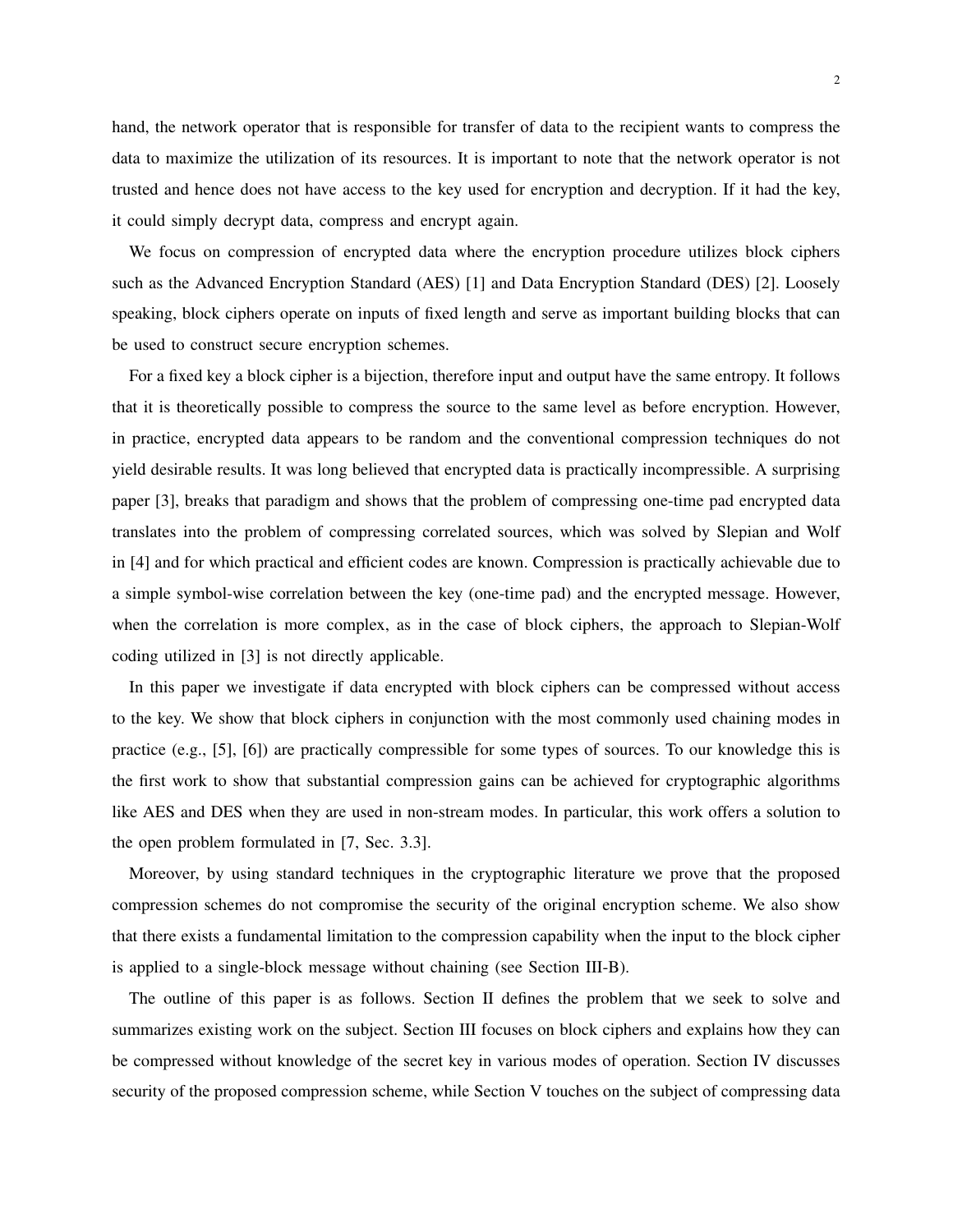encrypted with public-key encryption schemes. Section VI presents some simulation results for binary memoryless sources and finally, Section VII concludes the paper.

#### II. PRELIMINARIES

We begin with a standard formal definition of an encryption scheme as stated in [8]. A private-key encryption scheme is a triple of algorithms  $(Gen, Enc, Dec)$ , where  $Gen$  is a probabilistic algorithm that outputs a key  $K$  chosen according to some distribution that is determined by the scheme; the encryption algorithm Enc takes as input a key K and a plaintext message X and outputs a ciphertext  $Enc_K(X)$ ; the decryption algorithm Dec takes as input a key K and a ciphertext  $Enc_K(X)$  and outputs a plaintext  $Dec_K(Enc_K(X)) = X$ . It is required that for every key K output by Gen and every plaintext X, we have  $Dec_K(Enc_K(X)) = X$ .

In private-key encryption schemes of concern to us in this paper the same key is used for encryption and decryption algorithms. Private-key encryption schemes are divided in two categories: stream ciphers and block ciphers. Stream ciphers encrypt plaintext one symbol at a time, typically by summing it with a key (XOR operation for binary alphabets). In contrast, block ciphers accomplish encryption by means of nonlinear mappings on input blocks of fixed length; common examples are AES and DES. Block ciphers are typically not used as a stand-alone encryption procedure; instead, they are combined to work on variable-length data using composition mechanisms known as chaining modes or modes of operation, as described in Section III.

We proceed with a formulation of the source coding problem with decoder side-information illustrated in Figure 1. Consider random variables  $X$  (termed the source), and  $S$  (termed the side-information), both over a finite-alphabet and with a joint probability distribution  $P_{XS}$ . Let a sequence of independent n realizations of  $(X, S)$  be denoted by  $\{X_i, S_i\}_{i=1}^n$ .



Fig. 1. Lossless source coding with decoder side-information.

The problem at hand is to losslessly encode  $\{X_i\}_{i=1}^n$ , with  $\{S_i\}_{i=1}^n$  known only to the decoder. In [4], Slepian and Wolf showed that for sufficiently large block length  $n$ , this can be done at rates arbitrarily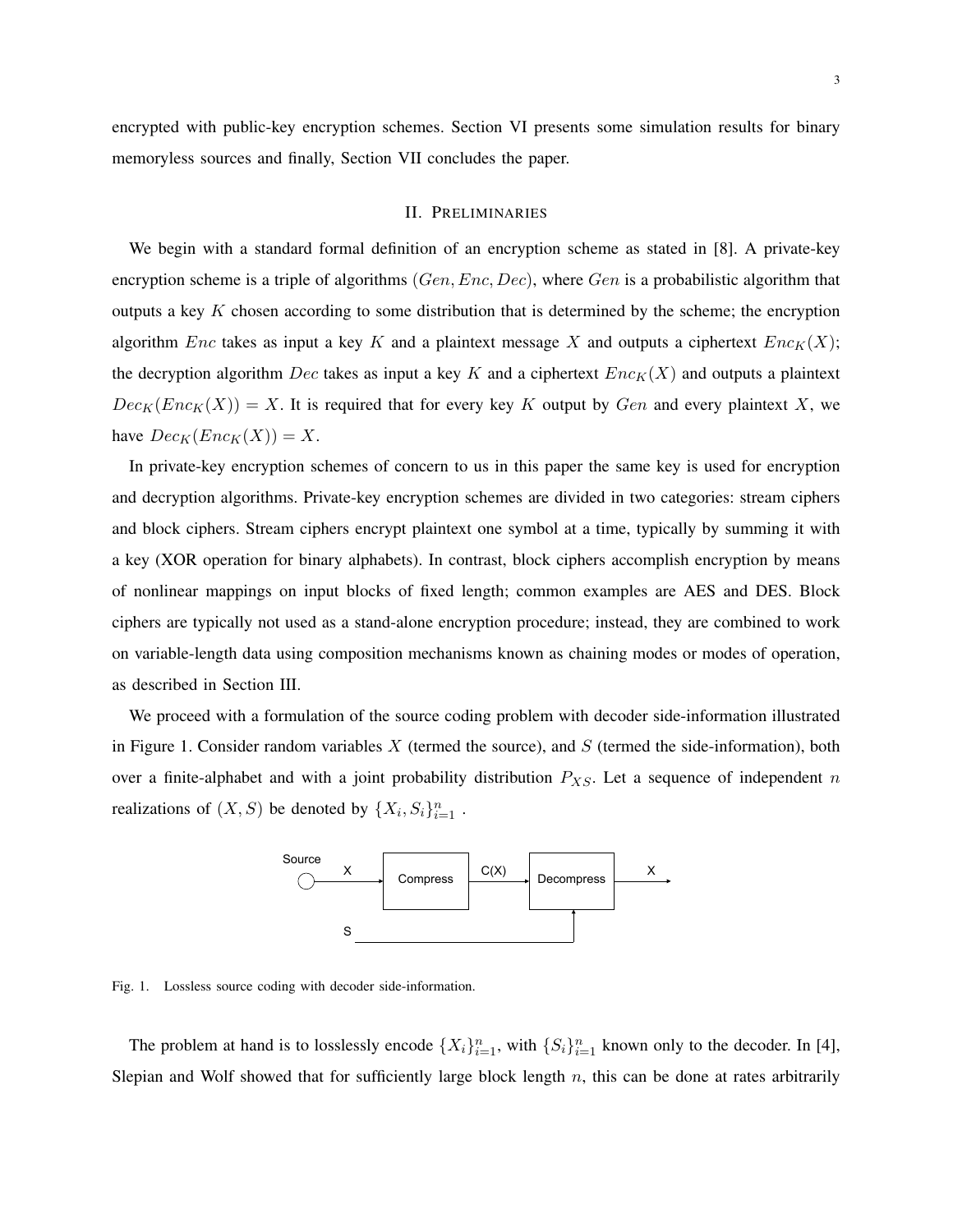

Fig. 2. Systems combining compression and encryption. (a) Traditional system with compression preceding encryption. (b) System with encryption subsequent to compression.

close to the conditional entropy  $H(X|S)$ . Practical Slepian-Wolf coding schemes use constructions based on good linear error-correcting codes [9]–[11].

We are interested in systems that perform both compression and encryption, wherein the compressor has no access to the key. In such systems encryption is performed after compression as depicted in Figure 2(a). This is a consequence of the traditional view which considers encrypted data hard to compress without knowledge of the key. In [3] a system similar to that of Figure 2(b) is considered instead, but with the order of encryption and compression reversed, while only the encryptor has access to the key. The authors consider encryption of a plaintext  $X$  using a one-time pad scheme, with a finite-alphabet key (pad) K, to generate the ciphertext  $Y$  using

$$
Y_i \triangleq X_i \oplus K_i.
$$

This is followed by compression, which is agnostic of K, to generate the compressed ciphertext  $C(Y)$ .

The key insight underlying the approach in [3] is that the problem of compression in this case can be formulated as a Slepian-Wolf coding problem. In this formulation the ciphertext  $Y$  is cast as a source, and the shared key  $K$  is cast as the decoder-only side-information. The joint distribution of the source and side-information can be determined from the statistics of the source. For example, in the binary case with a uniformly distributed  $K_i$  and  $X_i$  with  $Pr[X_i = 1] = p$ , we have

$$
\Pr(Y_i \neq k | K_i = k) = p. \tag{1}
$$

The decoder has knowledge of  $K$  and the source statistics. It uses this knowledge to reconstruct the ciphertext Y from the compressed message  $C(Y)$ , and to subsequently decrypt the plaintext X. This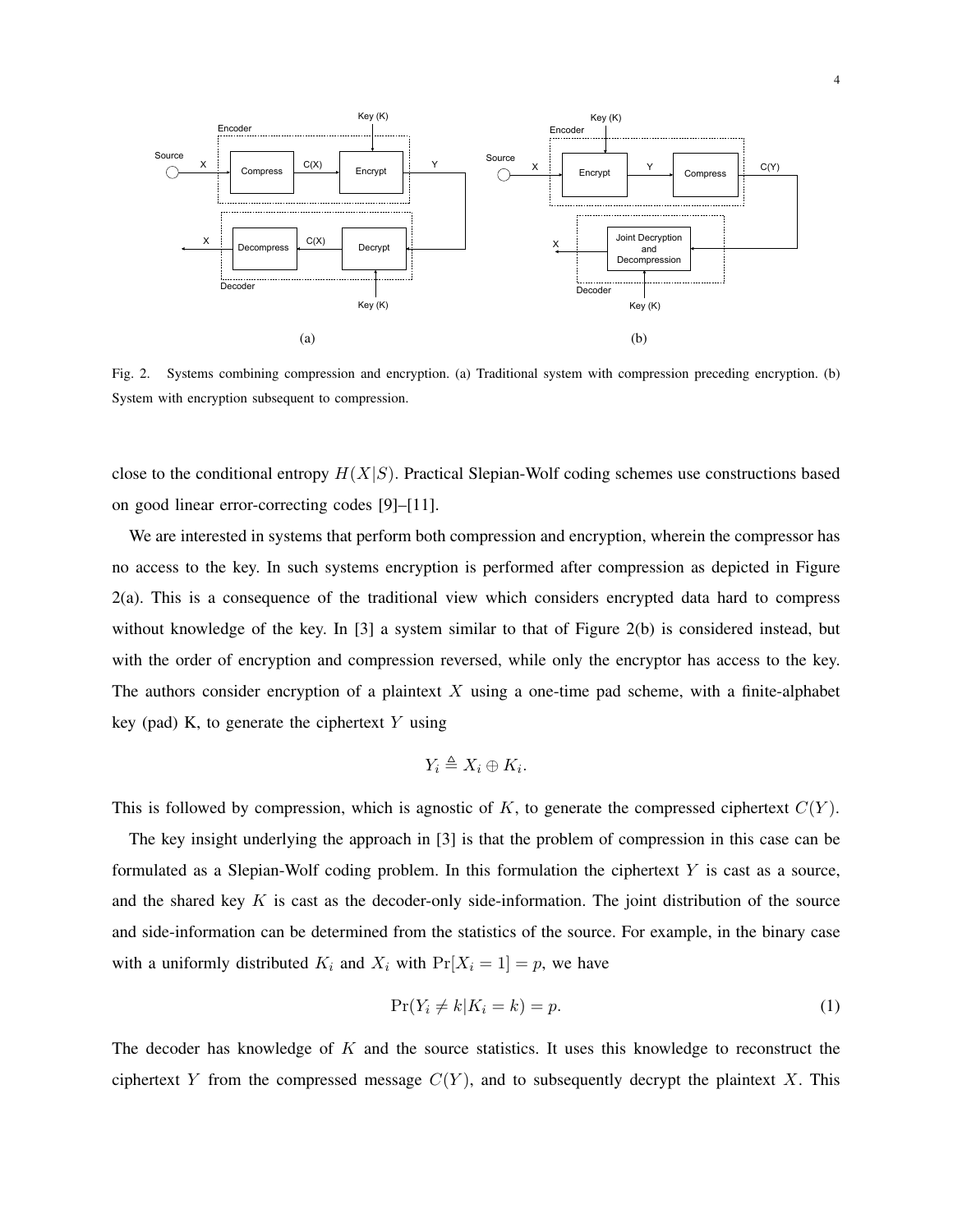formulation is leveraged in [3] to show that exactly the same lossless compression rate,  $H(X)$ , can be achieved asymptotically by the system shown in Figure 2(b), as by the one in Figure 2(a), and all the while maintaining information-theoretic security.

The one-time pad and stream ciphers, while convenient for analysis, are not the only forms of encryption in practice. In fact, the prevalent method of encryption uses block ciphers, thus an obviously desirable extension of the technique in [3] would be to conventional encryption schemes such as AES. Attempting to do so, however, proves to be problematic. The method in [3] leverages the fact that in a one-time pad encryption scheme there exists a simple symbol-wise correlation between the key  $K$  and the ciphertext  $Y$ , as seen in Eq. (1). For block ciphers such as AES no such correlation is known. Any change in the plaintext is diffused in the ciphertext, and quantifying the correlation (or the joint probability distribution) of the key and the ciphertext is believed to be computationally infeasible.

In the remainder of this paper, we show how to circumvent this problem by exploiting the chaining modes popularly used with block ciphers and present methods for compressing data encrypted with block ciphers without knowledge of the key. As in [3], the proposed methods are based on the use of Slepian-Wolf coding.

To begin we define the notion of a *post-encryption compression* (PEC) scheme which is used throughout this paper:

*Definition 1 (Post-Encryption Compression (PEC) Scheme):* Let  $\mathcal{E} = (Gen, Enc, Dec)$  be an encryption scheme with plaintext domain  $\mathcal X$  and ciphertext range  $\mathcal Q$ , and let  $\mathcal P$  be a probability distribution over  $X$ . Let C be a compression function defined over Q, and D be a (possibly probabilistic) decoding function with the property that, for any key K generated by  $Gen, D_K(C(Enc_K(X)) = X$  with probability  $1 - \delta$ . Then the pair  $(C, D)$  is said to be  $(\mathcal{E}, \mathcal{P}, \delta)$ -PEC scheme.

Note that in this definition,  $D$  is given access to the encryption key while  $C$  operates independently of the key. Both C and D may be built for a specific plaintext probability distribution  $P$ , for only in such case may correct decoding be guaranteed with high probability. We often assume that the plaintext distribution  $P$  is efficiently samplable, which means that there exists an efficient randomized algorithm whose output distribution is P. The probability of error  $\delta$  is taken over the choice of X and the choice of random coins if D is randomized. To simplify notation, we shall omit the  $(\mathcal{E}, \mathcal{P}, \delta)$  designation if evident from the context, and use the term PEC scheme.

PEC schemes may be tailored to a specific cipher, but most often, one is interested in schemes that can simultaneously support different ciphers, such as AES and DES, or even an entire family of encryption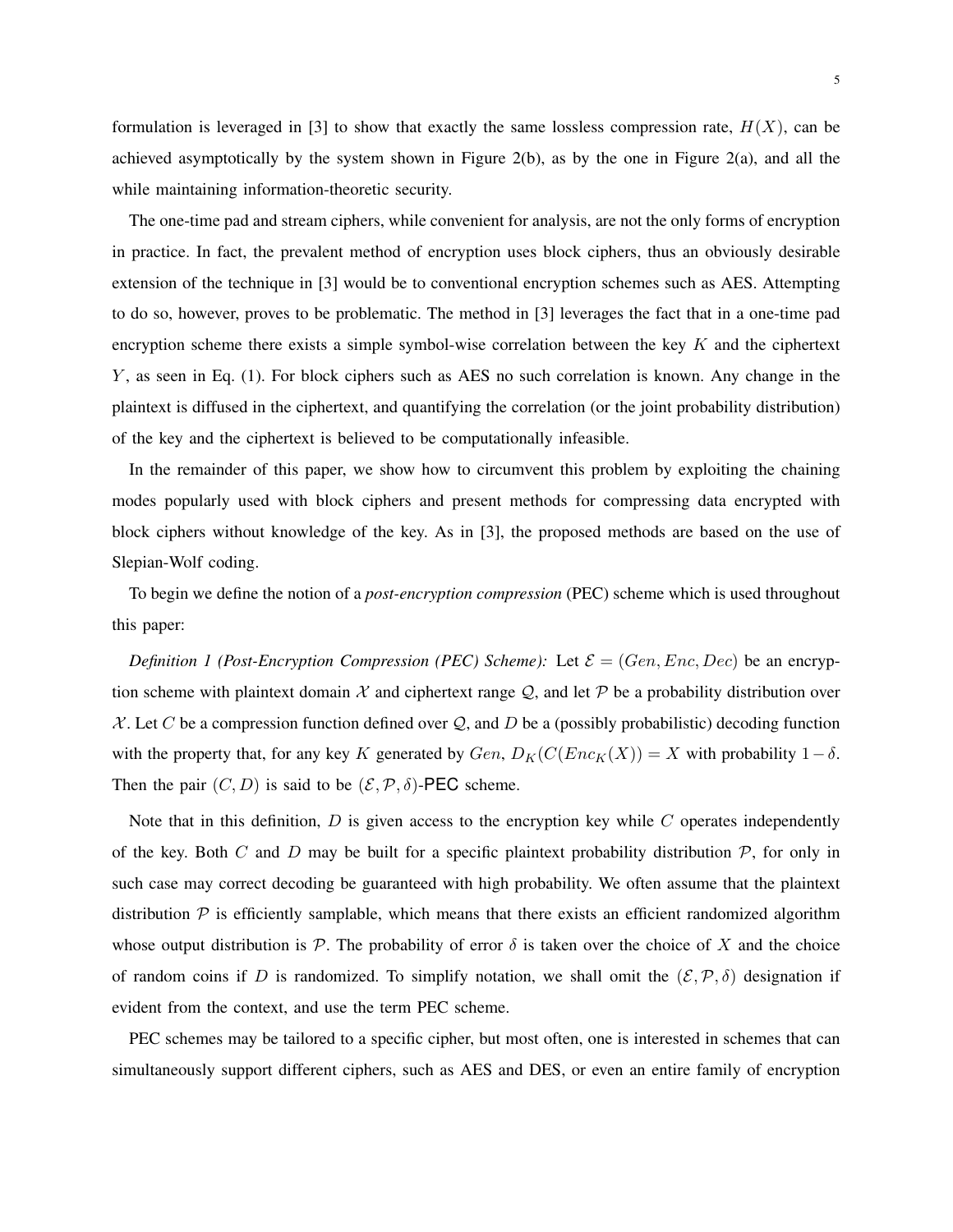schemes. Since all PEC schemes presented in this paper work with any block cipher, we say that they are *generic*. A generic PEC scheme cannot be tailored to the specific details of the particular cipher but rather handles ciphers as a black boxes. That is, the decoder  $D$  does not need to know the specifics of the encryption scheme nor its encryption/decryption key. It suffices that  $D$  has access to a pair of encryption and decryption oracles, denoted by  $Enc$  and  $Dec$ , that provide  $D$  with encryptions and decryptions, respectively, for any plaintext or ciphertext queried by D.

### III. COMPRESSING BLOCK-CIPHER ENCRYPTION

As opposed to stream ciphers, such as the one-time pad, block ciphers are highly nonlinear and the correlation between the key and the ciphertext is, by design, hard to characterize. If a block cipher operates on each block of data individually, two identical inputs will produce two identical outputs. While this weakness does not necessarily enable an unauthorized user to decipher an individual block, it can reveal valuable information; for example, about frequently occurring data patterns. To address this problem various chaining modes, also called modes of operation, are used in conjunction with block ciphers. The idea is to randomize each plaintext block by using a randomization vector derived from previous encryptor inputs or outputs. This randomization prevents identical plaintext blocks from being encrypted into identical ciphertext blocks.

Consider a sequence of plaintext blocks  $X^n = \{X_i\}_{i=1}^n$ , where each block  $X_i$  is drawn from the set  $\mathcal{X}^m = \{0,1\}^m$ . Assume that the blocks  $X_i$  are generated by an i.i.d. source with a probability distribution  $P_X$  and encrypted with a block-cipher based private-key encryption scheme ( $Gen, Enc, Dec$ ). In most cases of interest, block-cipher based encryption schemes use an initialization vector (IV) that is drawn uniformly at random from  $\mathcal{X}^m$  by the encryption algorithm  $Enc_K$ . Let the encryption algorithm be characterized by the mapping  $Enc_K : (\mathcal{X}^m)^n \to \mathcal{X}^m \times (\mathcal{X}^m)^n$ . For the sequence of plaintext blocks  $\mathbf{X}^n$ at input, the encryption algorithm generates  $Enc_K(\mathbf{X}^n) = \{IV, \mathbf{Y}^n\}$ , where  $\mathbf{Y}^n = \{Y_i\}_{i=1}^n$  denotes a sequence of ciphertext blocks and each block  $Y_i \in \mathcal{X}^m$ . The problem at hand is to compress  $Enc_K(\mathbf{X}^n)$ without knowledge of K.

In the remainder of this section we focus on the cipher block chaining (CBC) mode and the electronic code book (ECB) mode. The CBC mode is interesting because it is the most common mode of operation used with block ciphers (e.g. in Internet protocols TLS and IPsec), while our treatment of the ECB mode provides fundamental insight about the feasibility of performing compression on data compressed with block ciphers without chaining. The solution to compressing the output feedback (OFB) mode and the cipher feedback (CFB) mode is a relatively straightforward extension of the methods from [3], therefore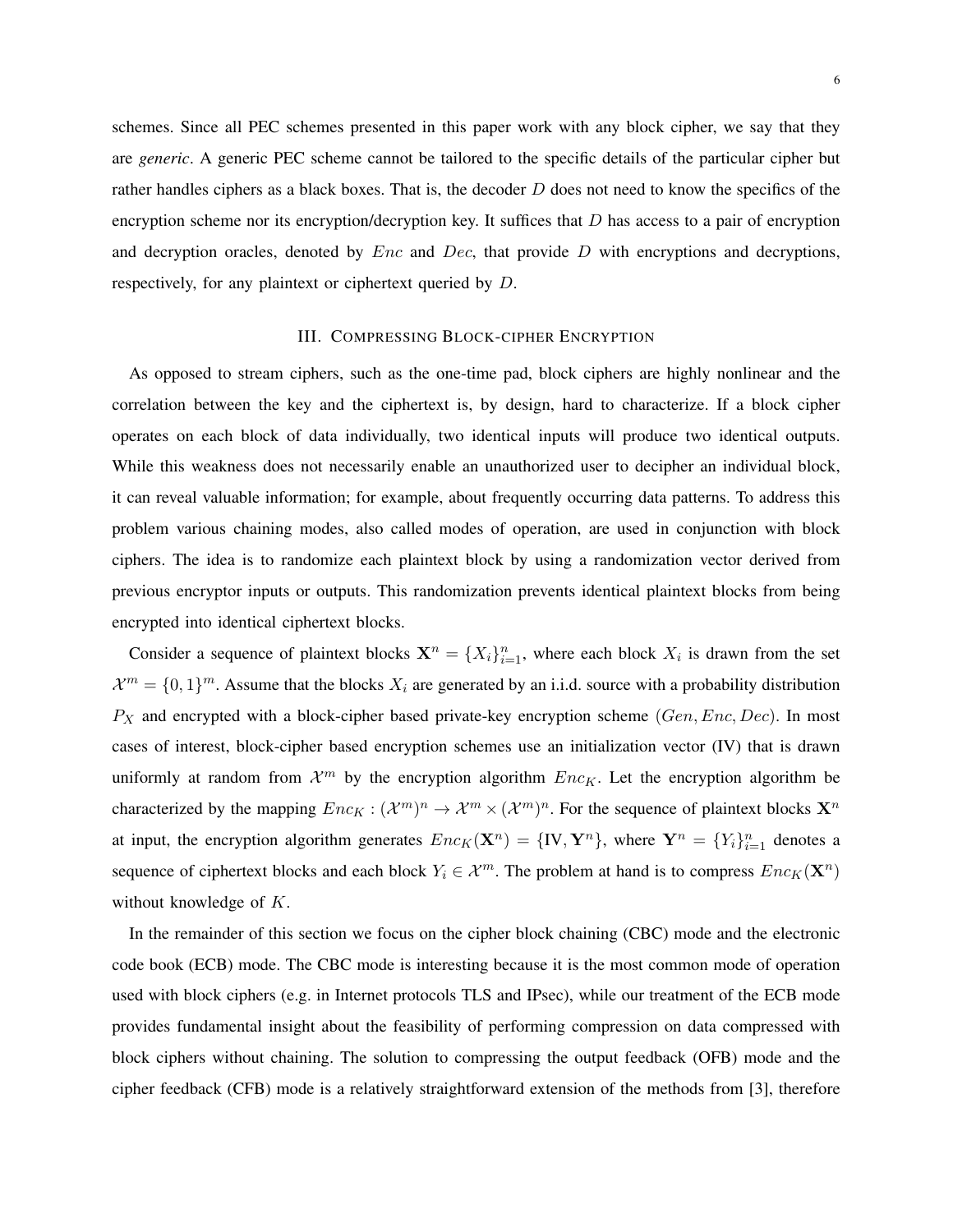it is presented in Appendix A.

#### *A. Cipher Block Chaining (CBC)*

The most common mode of operation is CBC. Depicted in Figure 3, block ciphers in CBC mode are employed as the default mechanism in widespread security standards such as IPSec [5] and TLS/SSL [6] and hence it is a common method of encrypting internet traffic.



Fig. 3. Cipher block chaining (CBC).

In the CBC mode each plaintext block  $X_i$  is randomized prior to encryption, by being XOR-ed with the ciphertext block  $Y_{i-1}$  corresponding to the previous plaintext block  $X_{i-1}$  to obtain  $\tilde{X}_i$ . The ciphertext block  $Y_i$  is generated by applying the block cipher with key K to the randomized plaintext block  $\tilde{X}_i$ according to

$$
Y_i = B_K(X_i \oplus Y_{i-1}),\tag{2}
$$

where  $Y_0 = IV$  and  $B_K : \mathcal{X}^m \to \mathcal{X}^m$  is the block cipher mapping using the key K. At the output of the encryption algorithm we have  $Enc_K(\mathbf{X}^n) = (\mathbf{IV}, \mathbf{Y}^n)$ .

Notice that, contrary to OFB and CFB modes, ciphertext blocks in  $Y_i$  are not obtained by means of a bitwise XOR operation, but rather as outputs of highly nonlinear block ciphers; therefore, the compression methods from [3] cannot be applied directly in CBC mode.

The key insight underlying the proposed method for compression can now be described. While the statistical relationship between the key  $K$  and the ciphertext block  $Y_i$  is hard to characterize, the joint probability distribution of the randomization vector  $Y_{i-1}$  and the block cipher input  $\tilde{X}_i$  is easy to characterize, as it is governed by the probability distribution  $P_X$  of the plaintext block  $X_i$ . For example, in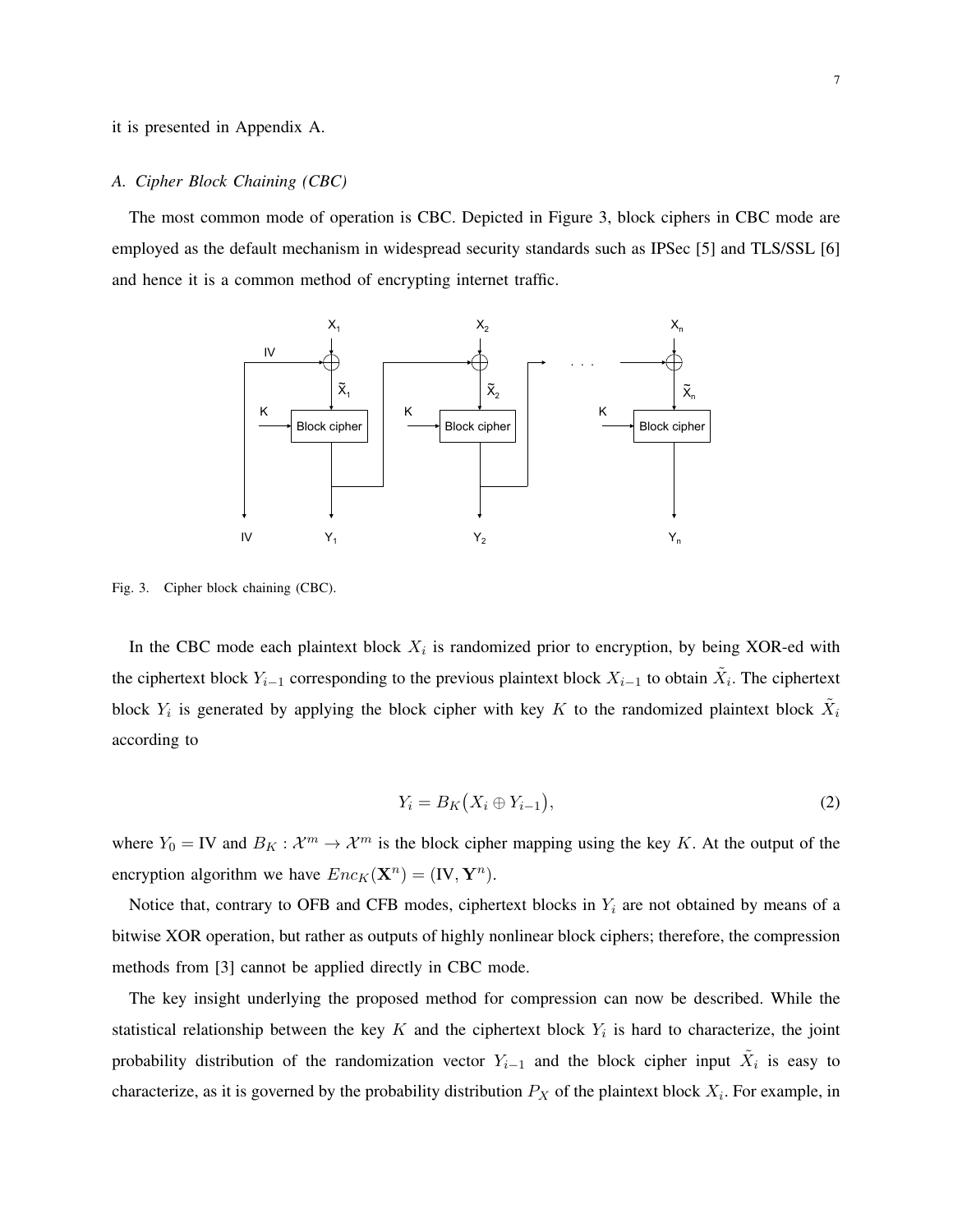the i.i.d source case considered here,  $Y_{i-1}$  and  $\tilde{X}_i$  are related through a symbol-wise model governed by  $P_X$ . This correlation induced by the chaining mode can be exploited to allow compression of encrypted data using Slepian-Wolf coding, as we will now show.

Let  $(C_{\text{CBC}}, D_{\text{CBC}})$  be a Slepian-Wolf code with encoding rate R and block length m. Denote the Slepian-Wolf encoding function as  $C_{\text{CBC}}: \mathcal{X}^m \to \{1, \ldots, 2^{mR}\}\text{, and the Slepian-Wolf decoding function}$ as  $D_{\text{CBC}}: \{1, \ldots, 2^{mR}\} \times \mathcal{X}^m \to \mathcal{X}^m$ . The proposed compression method is illustrated in Figure 4. The

Compressor IV, Y1, Y2, … Yn-1, Yn C(IV), C(Y1), C(Y2) … C(Yn-1), Yn

#### Fig. 4. Compressor.

input to the compressor is  $Enc_K(\mathbf{X}^n) = (\mathbf{IV}, \mathbf{Y}^n)$ . Since  $Y_i$  is in  $\mathcal{X}^m$ , the length of the input sequence in bits is  $(n + 1)m \log |\mathcal{X}|$ . The compressor applies the encoding function  $C_{\text{CBC}}$  to IV and each of the first  $n - 1$  ciphertext blocks independently, while the *n*-th block is left unchanged. Thus, the output of the compressor is the sequence  $(C_{\text{CBC}}(IV), C_{\text{CBC}}(Y_1), \ldots C_{\text{CBC}}(Y_{n-1}), Y_n)$ . The length of the output sequence is  $nmR + m \log |\mathcal{X}|$  bits and the compression factor

$$
\frac{(n+1)\log |\mathcal{X}|}{nR + \log |\mathcal{X}|}
$$

is achieved, which tends to  $\log |\mathcal{X}|/R$  for large n. Note that the compressor does not need to know the key  $K$  and that this approach yields a compressed IV, which by itself (when there is no chaining) is incompressible; therefore, no performance loss is inflicted by the uncompressed last block.

A diagram of the proposed joint decompression and decryption method is shown in Figure 5. The received compressed sequence is decrypted and decompressed serially, from right to left. In the first step  $Y_n$ , which is received uncompressed, is decrypted using the key K to generate  $\tilde{X}_n$ . Next, Slepian-Wolf decoding is performed to reconstruct  $Y_{n-1}$  using  $\tilde{X}_n$  as side-information, and the compressed bits  $C_{\text{CBC}}(Y_{n-1})$ . The decoder computes  $\hat{Y} \triangleq D_{\text{CBC}}(C_{\text{CBC}}(Y_{n-1}), \tilde{X}_n)$ , such that  $\hat{Y} = Y_{n-1}$  with highprobability if the rate R is high enough. Once  $Y_{n-1}$  has been recovered by the Slepian-Wolf decoder, the plaintext block can now be reconstructed as  $X_n = Y_{n-1} \oplus \tilde{X}_n$ . The decoding process now proceeds serially, with  $Y_{n-1}$  decrypted to generate  $\tilde{X}_{n-1}$ , which then acts as the new side-information; this continues until all plaintext blocks are reconstructed.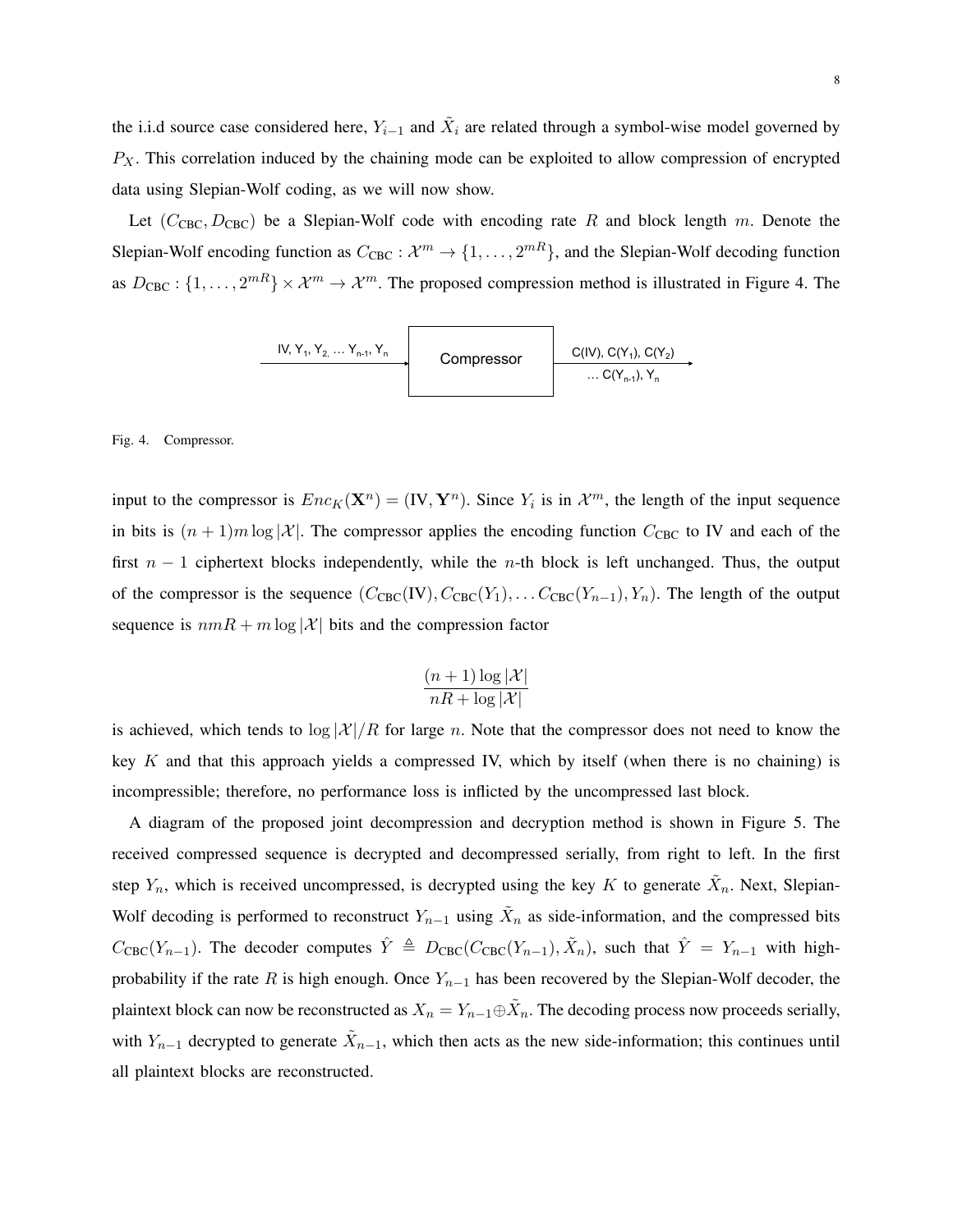

Fig. 5. Joint decryption and decoding at the receiver. It is performed serially from right to left.

For large  $m$ , it follows from the Slepian-Wolf theorem that the rate  $R$  required to ensure correct reconstruction of the  $(i - 1)$ -th block with high probability is given by

$$
R = \frac{1}{m} H(Y_{i-1}|\tilde{X}_i) = \frac{1}{m} H(Y_{i-1}|Y_{i-1} \oplus X_i)
$$
  
\n
$$
= \frac{1}{m} H(Y_{i-1}, Y_{i-1} \oplus X_i | Y_{i-1} \oplus X_i) = \frac{1}{m} H(Y_{i-1}, X_i | Y_{i-1} \oplus X_i)
$$
  
\n
$$
= \frac{1}{m} H(X_i | Y_{i-1} \oplus X_i) \le \frac{1}{m} H(X_i).
$$
\n(3)

As IV is drawn uniformly at random,  $Y_i$  is uniformly distributed for all i. Consequently, the inequality  $R \leq \frac{1}{m}H(X_i)$  in Eq. (3) becomes equality  $R = \frac{1}{m}H(X_i)$ .

In practice, as will be seen later, the block cipher input length  $m$  is typically small. In this case, the rate R is a function of  $P_X$ , the block cipher input length m, the acceptable decoding error probability, and the non-ideal Slepian-Wolf codes used.

#### *B. Electronic Code Book (ECB)*

As we have seen, ciphertexts generated by a block cipher in OFB, CFB, and CBC modes can be compressed without knowledge of the encryption key. The compression schemes that we presented rely on the specifics of chaining operations and a natural question arises as to what extent can the output of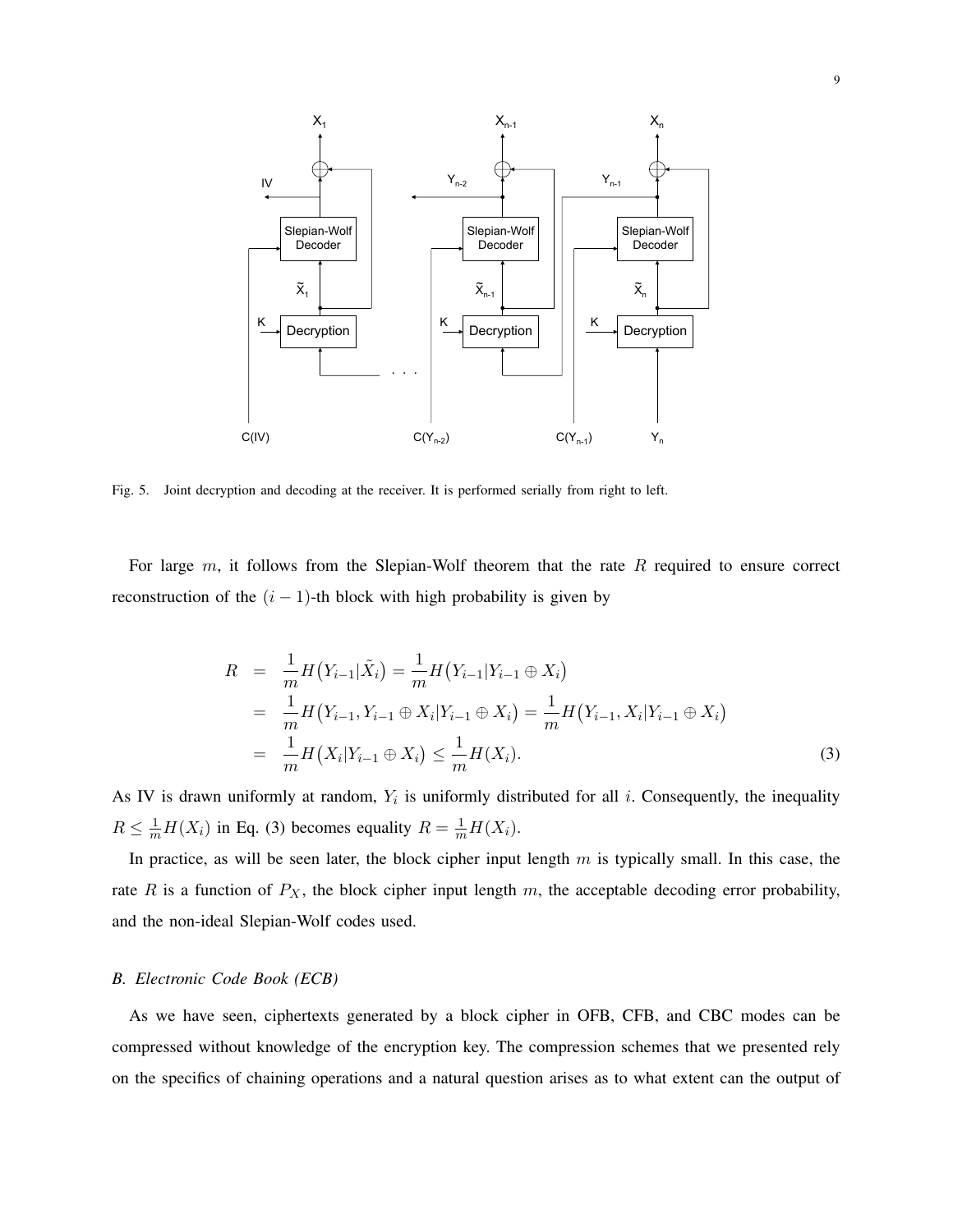a block cipher be compressed without chaining, i.e. when a block cipher is applied to a single block of plaintext. This mode of operation, depicted in Figure 6, is called the electronic code book (ECB) mode.



Fig. 6. Electronic Codebook (ECB).

Since a block cipher with fixed key is a permutation, the entropy of a ciphertext is the same as the entropy of a plaintext. In effect, compression in ECB mode is theoretically possible, but the question is, whether it is possible to design a generic and efficient post-encryption compression scheme such as for other modes of operation.

We claim the answer to this question is negative, except for some low-entropy distributions or very low compression rates (e.g., compressing a ciphertext by only a few bits). For a given compressed ciphertext  $C(Y_i)$  the decoder cannot do significantly better than to operate in one of the following two exhaustive decoding strategies:

- (1) enumerate all possible plaintexts in decreasing order of probability and compute a ciphertext for each plaintext until the ciphertext  $Y_i$  that compresses to  $C(Y_i)$  is found;
- (2) enumerate all ciphertexts that compress to  $C(Y_i)$  and decrypt them to find the original plaintext  $X_i$ .

We show that a generic compression scheme that compresses the output of a block cipher and departs significantly from one of the two strategies can be converted into an algorithm that breaks the security of the block cipher. In other words, a scheme that compresses the output of a secure block cipher either requires an infeasible amount of computation, i.e. as much as needed to break the block cipher, or it must follow one of the two exhaustive strategies.

*Definition 2:* If  $(C, D)$  is a PEC scheme that follows any of the above exhaustive strategies, we say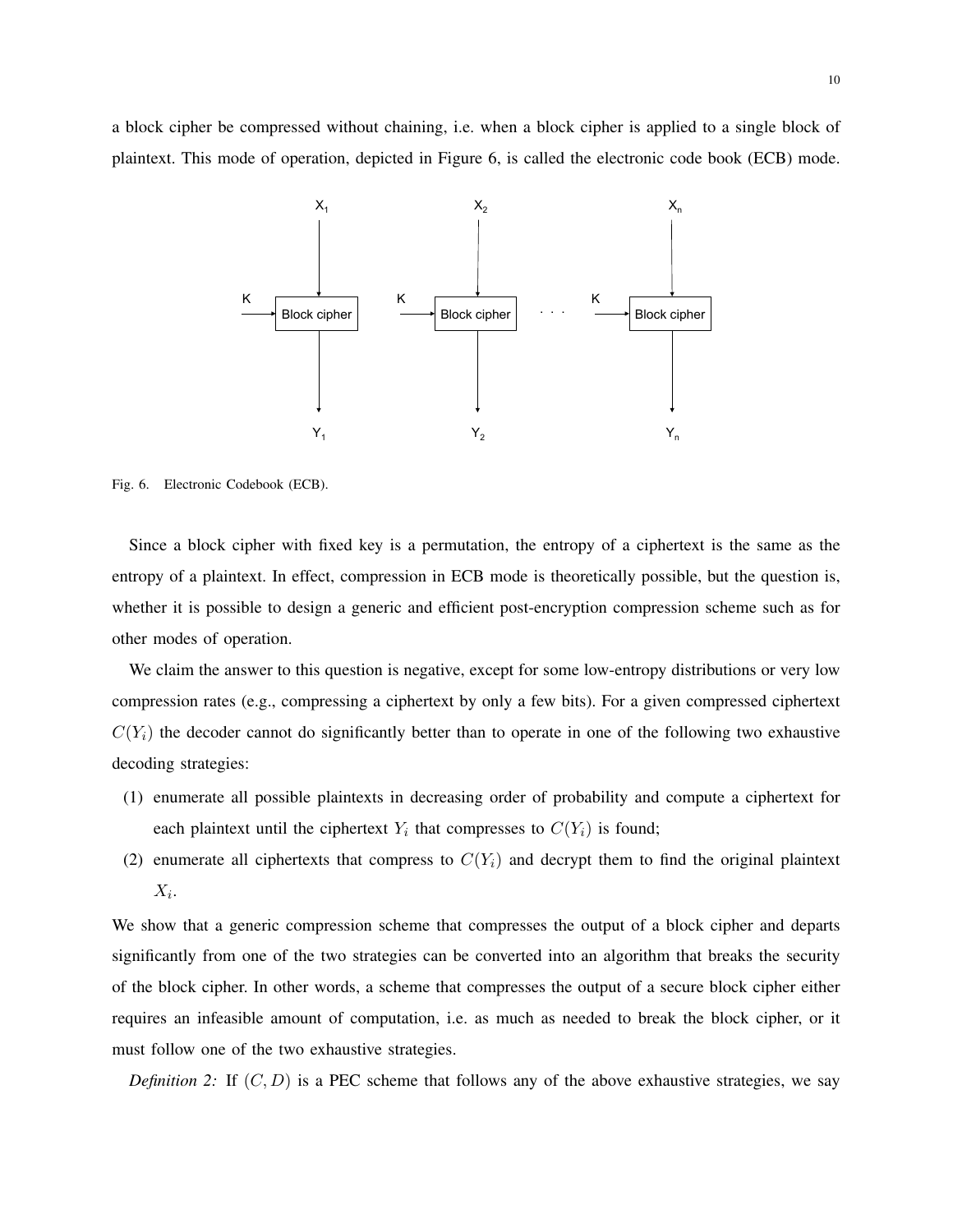that (C, D) is an *exhaustive PEC scheme.*

The following result on the compressibility of block ciphers in ECB mode can now be stated.

*Theorem 3:* Let B be a secure block cipher<sup>1</sup>, let  $\mathcal{E} = (Gen, Enc, Dec)$  be an encryption scheme, where Gen chooses K uniformly from K and  $Enc = B_K$ ,  $Dec = B_K^{-1}$ , and let P be an efficientlysamplable plaintext distribution. Let  $(C, D)$  be a  $(\mathcal{E}, \mathcal{P}, \delta)$ -PEC scheme. If  $(C, D)$  is generic for block ciphers, then  $(C, D)$  is either exhaustive or computationally infeasible (or both).

The proof of Theorem 3 is given in Appendix C, which also includes more details on the computational bounds that were omitted in Theorem's statement for simplicity. The following remarks are worth noting:

- (a) The exhaustive strategies are infeasible in most cases, but for very low-entropy plaintext distributions or for very low compression rates these strategies can be efficient. For example, consider a plaintext set  $\chi$  of 1,000 uniformly distributed 128-bit values. One can compress the output of a 128-bit block cipher applied to this set by truncating the ciphertext to 40 bits. Using a birthday-type bound it can be shown that the probability of two values in X being mapped to the same ciphertext is about  $2^{-20}$ . Hence, the exhaustive strategy (1) would succeed in recovering the correct plaintext with probability  $1-2^{-20}$ . In general, the compression capabilities of this strategy will depend on the guessing entropy [12], [13] of the underlying plaintext distribution. Another compression method is to drop some bits of the ciphertext and let the decoder search for the original ciphertext until the correct plaintext is recovered, as in the strategy (2). This assumes that the dropping some bits allows for almost-unique decodability. The fact that these exhaustive compression strategies can be efficient for some plaintext distributions shows that Theorem 3 cannot not exclude existence of efficient generic coding schemes for some plaintext distributions.
- (b) Ciphertext compression is theoretically possible. If efficiency is not of concern, one could consider a brute-force compression algorithm that first breaks the block cipher by finding its key<sup>2</sup>, uses the key to decrypt, and then compresses the plaintext. If several blocks of plaintext are compressed sequentially, they can be re-encrypted by the compression algorithm resulting in an effective ciphertext compression. This method might be impractical, but it shows that the existence of generic compressors can be ruled out only if the PEC scheme is subject to computational constraints. Moreover, the above

 $2$ This can be done by exhaustive search based on a known plaintext-ciphertext pair or (for suitable plaintext distributions) by decrypting a sequence of encrypted blocks and finding a key which decrypts all blocks into elements of the underlying probability distribution.

<sup>&</sup>lt;sup>1</sup>For the definition of a secure block cipher see Appendix B.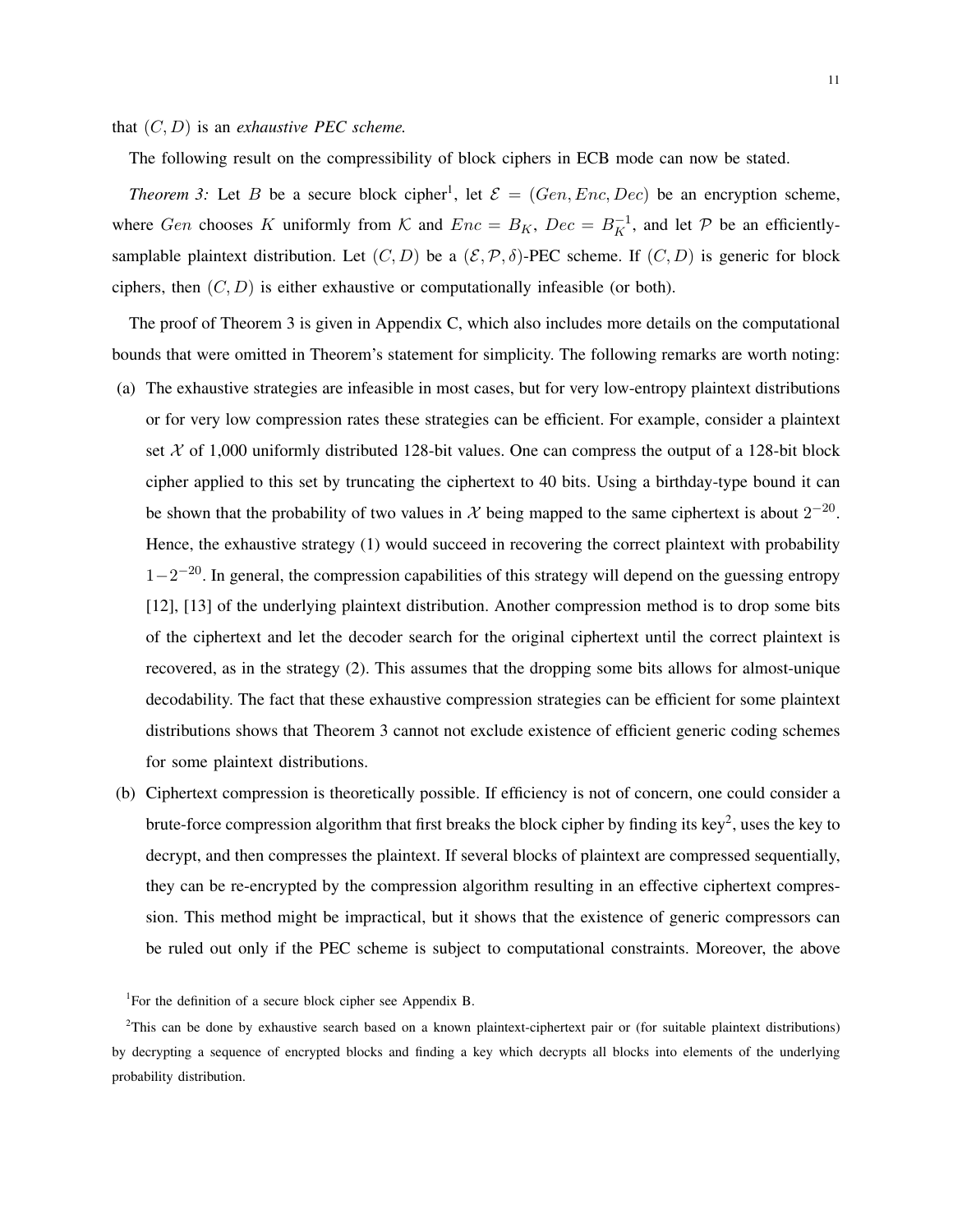method could work efficiently against an insecure block cipher (in which case the key can found efficiently), and this confirms that both efficiency and security are essential to our result.

(c) Theorem 3 holds for generic compressors that do not use the internals of an encryption algorithm or the actual key in the (de)compression process. It does not rule out the existence of good PEC schemes for specific secure block ciphers, like for instance AES. To achieve compression, though, the PEC scheme would have to be contingent on the internal structure of a block cipher.

#### IV. SECURITY OF THE CBC COMPRESSION SCHEME

In this section we formally prove that compression and decompression operations that we introduced on top of the regular CBC mode do not compromise security of the original CBC encryption. The proof follows standard techniques in the cryptographic literature and shows that any efficient attack against secrecy of a PEC scheme can be transformed into an efficient attack against the original CBC encryption. Please refer to Appendix B for background on cryptographic definitions that are used in this section.

We start by formalizing the notion of security of a PEC scheme as a simple extension of the standard definition of chosen plaintext attack (CPA) security recalled in Appendix B. The essence of the extension is that in the PEC setting the adversary is given access to a combined oracle  $(Enc<sub>K</sub> + C)(.)$  which first encrypts the plaintext and then compresses the resultant ciphertext.

*Definition 4 (CPA-PEC Indistinguishability Experiment):* Consider an encryption scheme (Gen, Enc,  $(Dec)$  and a PEC scheme  $(C, D)$ . The *CPA-PEC indistinguishability experiment* Expt<sup>cpa−pec</sup> is defined as follows:

- 1) a key  $K$  is generated by running  $Gen$ ;
- 2) the adversary A has oracle access to  $(Enc<sub>K</sub> + C)(·)$ , and queries it with a pair of test plaintexts  $X_0, X_1$  of the same length;
- 3) the oracle randomly chooses a bit  $b \leftarrow \{0, 1\}$  and returns the compressed ciphertext  $c \leftarrow (Enc_K +$  $C(X_b)$ , called the challenge, to A;
- 4) the adversary A continues to have oracle access to  $(Enc<sub>K</sub> + C)(.)$  and is allowed to make arbitrary queries. Ultimately it makes a guess about the value of  $b$  by outputting  $b'$ ;
- 5) the output of the experiment,  $Exp<sup>cpa-pec</sup>$ , is defined to be 1 if  $b' = b$ , and 0 otherwise. If Expt<sup>cpa−pec</sup> = 1, we say that A succeeded.

*Definition 5 (Post-Encryption Compression Security):* A PEC scheme  $(C, D)$  is called  $(T, \varepsilon)$ -indistinguishable under chosen plaintext attacks (*CPA-PEC-secure*) if for every adversary A that runs in time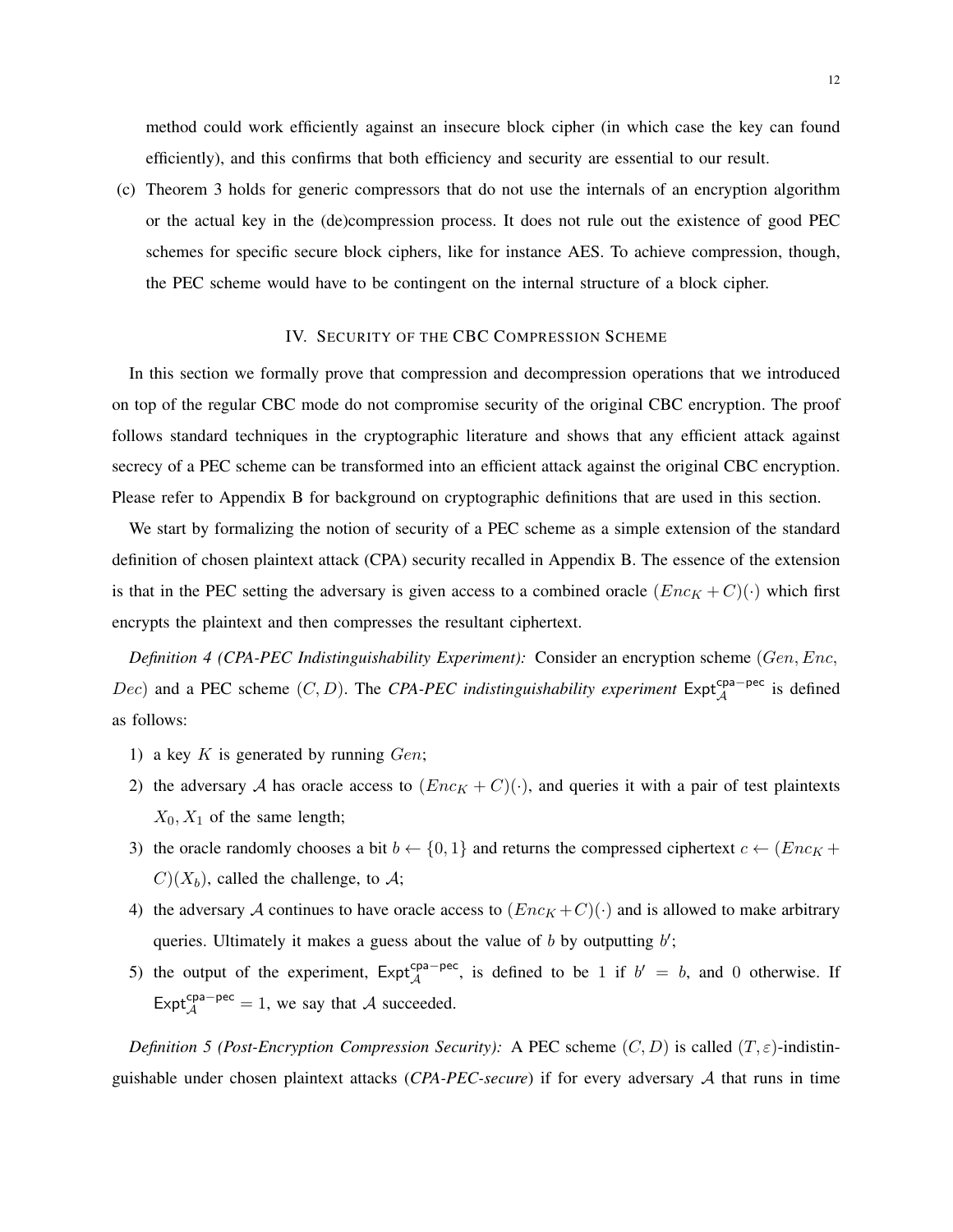T,

$$
\Pr\left[\mathsf{Expt}_{\mathcal{A}}^{\mathsf{cpa-pec}}=1\right]<\frac{1}{2}+\varepsilon,
$$

where the probability is taken over all random coins used by  $A$ , as well as all random coins used in the experiment.

We now formulate the security of our CBC compression scheme by the following theorem.

*Theorem 6:* Let  $\mathcal{E} = (Gen, Enc, Dec)$  be a CBC encryption scheme that is  $(T, \varepsilon)$ -indistinguishable under chosen plaintext attacks, let  $P$  be an efficiently-samplable plaintext distribution, and let  $(C, D)$ be a  $(\mathcal{E}, \mathcal{P}, \delta)$ -PEC scheme. Then  $(C, D)$  is  $(T/T_C, \varepsilon)$ -indistinguishable under chosen plaintext attacks, where  $T_C$  is an upper bound on the running time of  $C$ .

*Proof:* Our proof employs a reduction to the security of  $E$ . We show that if there exists an adversary  $\mathcal{A}_C$  that runs in time  $T/T_C$  and is able to distinguish between two compressed encryptions, then there exists an adversary  $A_{\mathcal{E}}$  that runs in time T and compromises the security of  $\mathcal{E}$ . The latter implies a break of security of the underlying block cipher using the well-known result by Bellare et al. [14].

For contradiction, assume the existence of such an adversary  $A_C$  and construct an adversary  $A_{\mathcal{E}}$  as follows.  $\mathcal{A}_{\mathcal{E}}$  invokes  $\mathcal{A}_{C}$  and emulates its oracle  $(Enc_K + C)(\cdot)$ . For every query X made by  $\mathcal{A}_{C}$ ,  $\mathcal{A}_{\mathcal{E}}$ uses its oracle  $Enc_K(\cdot)$  to compute  $Enc_K(X)$ . Subsequently, it applies the compression algorithm C on  $Enc_K(X)$  and forwards  $C(Enc_K(X))$  to  $\mathcal{A}_C$ . When  $\mathcal{A}_C$  outputs the test messages  $X_0$  and  $X_1$ ,  $\mathcal{A}_\mathcal{E}$ outputs  $X_0$  and  $X_1$  to its own oracle  $Enc_K(\cdot)$ . Let  $c^*$  denote the challenge ciphertext that its oracle returns.  $A_{\mathcal{E}}$  computes  $c = C(c^*)$  and forwards c to  $A_C$ . When  $A_C$  outputs a bit  $b'$ ,  $A_{\mathcal{E}}$  outputs the same value.

Given that  $A_C$  makes at most  $T/T_C$  queries and the running time of C is upper-bounded by  $T_C$ , the running time of  $\mathcal{A}_{\mathcal{E}}$  is at most T. Let  $\frac{1}{2} + \epsilon$  denote the probability that  $\mathcal{A}_{C}$  distinguishes successfully in its game. It follows that  $A_{\mathcal{E}}$  distinguishes successfully in its game with the same probability, which is in contradiction to the security of  $\mathcal{E}$ .

#### V. PUBLIC-KEY ENCRYPTION SCHEMES

After a feasibility study of post-encryption compression in private-key encryption schemes, one may wonder whether these results can be extended to public-key encryption schemes. Loosely speaking, the key generation algorithm in public-key encryption schemes produces two different keys: a public key, known to everyone, and a secret key. Any party who knows the public key can encrypt messages, but only the owner of the secret key can decrypt.

 $\blacksquare$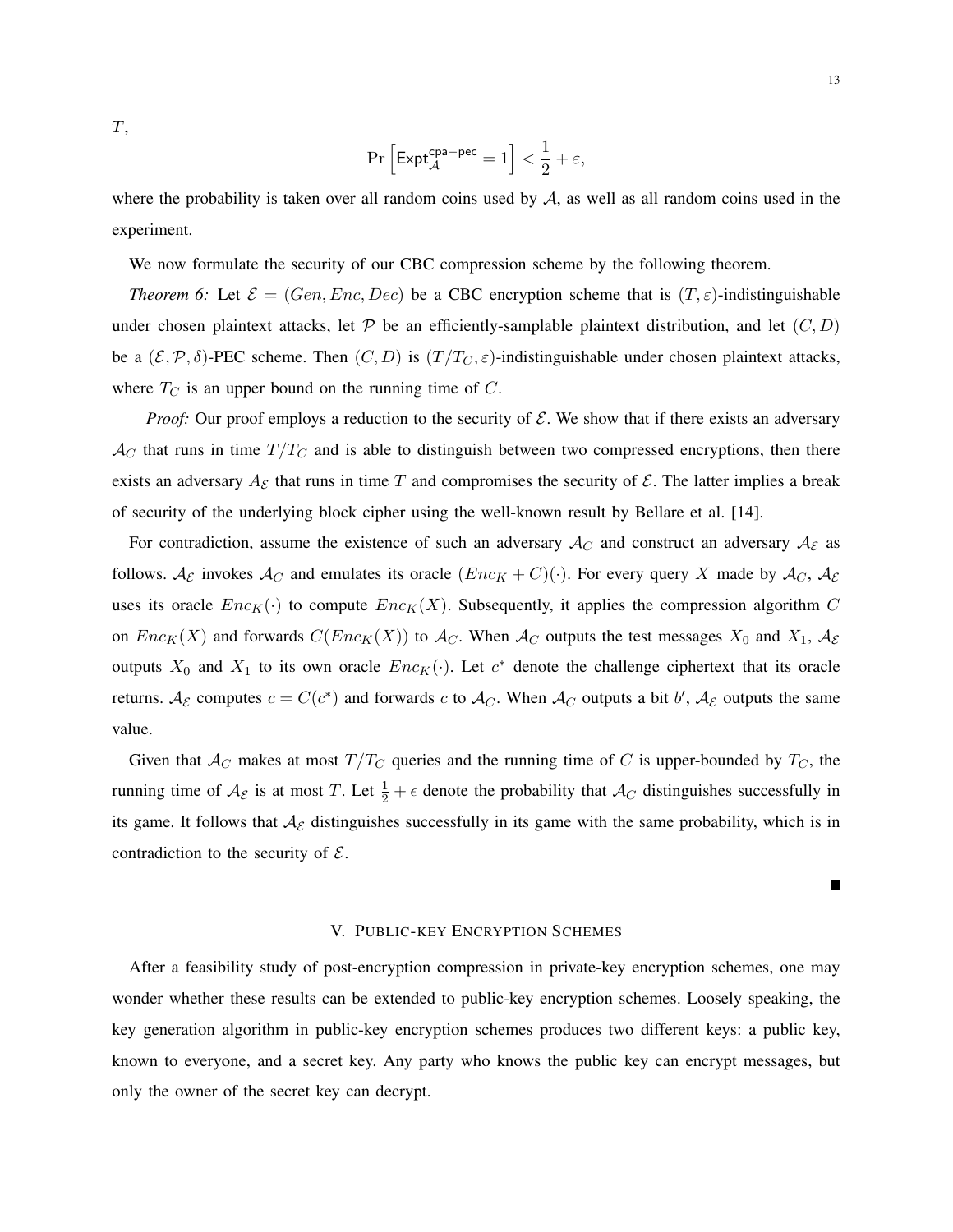Public-key encryption schemes are computationally expensive; therefore, one typically encrypts streams of data in two stages. In the first stage, a public-key encryption scheme is used to encrypt a private key, and in the second stage, a private-key encryption scheme (using the private key from the first stage) is used to encrypt the data. The legitimate recipient is assumed to have the secret key, so it can decrypt the private key and subsequently use the private key to decrypt the data. The results in this paper can be applied to compress data encrypted in the second stage, while the question whether the private key encrypted with a public-key encryption scheme in the first stage can be compressed deserves further study and is beyond the scope of this paper. For completeness, we provide some observations toward the resolution of this question.

In the El Gamal cryptosystem [15] one of the two components of the ciphertext can be compressed if XOR is used to combine the ephemeral El-Gamal key with the message. For El Gamal over elliptic curves there exists a well-known technique called "point compression" [16], which reduces the ciphertext to half its length. Yet, in public-key encryption the ciphtertext is often longer than the plaintext, so one could hope for better post-encryption compression. One result in this direction is Gentry's technique for compressing Rabin's ciphertexts [17], but it can only be applied prior to encryption, not post-encryption. Interestingly, the related result by Gentry regarding compression of Rabin's signatures does allow for compression *after* the signature generation and without the need for the signing key; however, there is no known analogous result that applies to Rabin's encryption function.

It is worth mentioning that the recent development of fully homomorphic encryption (FHE) [18] provides a generic mechanism for compressing text encrypted under an FHE scheme, which can be either symmetric-key or public-key. The characterizing property of FHE schemes is that for a given ciphertext  $Enc(X)$ , one can efficiently compute the value  $Enc(F(x))$  for any efficiently computable and *fixed-length output* function  $F$  without knowledge of the decryption key. It follows that if  $F$  is a compression function with fixed-length output, a post-encryption compression for the FHE scheme is obtained immediately. For example, consider a compression function C that achieves a compression rate of at least 50% on any plaintext X from the plaintext domain  $X$ . In order to enforce the fixed-length output requirement of FHE, one could define a function  $F$  that applies  $C$  but always produces outputs of exactly half the size of the input. Then for any  $X \in \mathcal{X}$  and ciphertext  $Enc(X)$ , its compressed and encrypted value  $Enc(F(X))$  can be computed efficiently. The relationship between plaintext and ciphertext lengths in an FHE scheme is typically linear; therefore, the length of  $Enc(F(X))$  is half the length of  $Enc(X)$ . Since the receiver can decrypt  $Enc(X)$  it can also decrypt  $Enc(F(X))$  to obtain  $F(X)$  and subsequently apply decompression to recover X.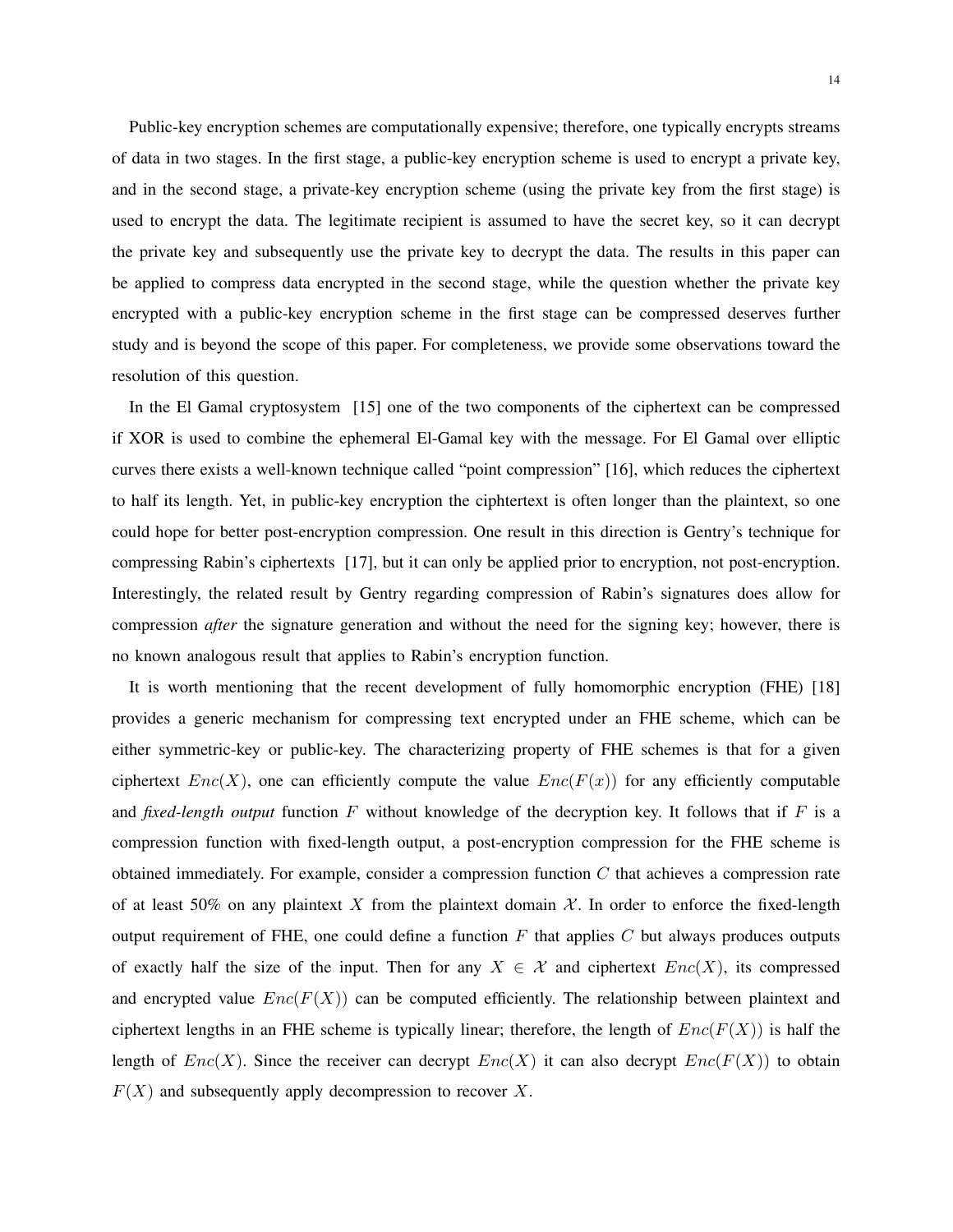The drawback of FHE schemes is their high computational complexity and the length of ciphertexts which tend to be considerably longer than plaintexts. The latter is particularly unfortunate for post-encryption compression as the compressed ciphertext could end up being longer than the original uncompressed plaintext. Hence, while in theory FHE provides a remarkable solution to post-encryption compression, its practical applicability is very limited (at least with current FHE schemes).

#### VI. COMPRESSION PERFORMANCE

Codes used to compress stream ciphers can have arbitrary block lengths, since the cipher itself does not directly impose any constraints on the block length. On the other hand, the compression methods proposed for CFB and CBC mode must operate block-wise, since decompression occurs serially and depends upon the preceding decompressed block. In effect, the block length of Slepian-Wolf codes must be equal to the block cipher input length  $m$ .

Efficiency of the Slepian-Wolf compression depends on the performance of underlying Slepian-Wolf codes and it was shown in [19], [20] that it approaches entropy with  $O(\sqrt{\frac{\log n}{n}})$  $\frac{g_n}{n}$ ), which is considerably slower than  $O(\frac{1}{n})$  $\frac{1}{n}$ ) of arithmetic coding. It follows that for efficient Slepian-Wolf compression the block length of Slepian-Wolf codes must be long.

Slepian-Wolf codes over finite block lengths have non-zero frame-error rates (FER), which implies that the receiver will occasionally fail to recover  $E_K(X_{i-1})$  correctly. Such errors must be dealt with on the system level, as they can result in catastrophic consequences due to error-propagation to subsequent blocks. In the following it is assumed that as long as FER is low enough, the system can recover efficiently, for instance by supplying the uncompressed version of the erroneous block to the receiver. The compression performance will therefore depend on the target FER.

We consider a binary i.i.d. source with a probability distribution  $Pr(X = 1) = p$  and  $Pr(X = 0) =$  $1-p$ , which produces plaintext bits. A sequence of plaintext bits is divided into blocks of size m, which are encrypted and compressed as described in Section III. The receiver's task is to reconstruct  $E_K(X_{i-1})$  from  $\tilde{X}_i$  and side information  $C(E_K(X_{i-1}))$ . For the considered source Slepian-Wolf decoding is equivalent to error-correction over a binary symmetric channel (BSC) and thus the underlying codes should yield a FER that is lower or at most equal to the target FER over the BSC. Compression efficiency can be evaluated using two methods:

(a) fix probability p and determine the compression rate of a Slepian-Wolf code that satisfies the target FER; or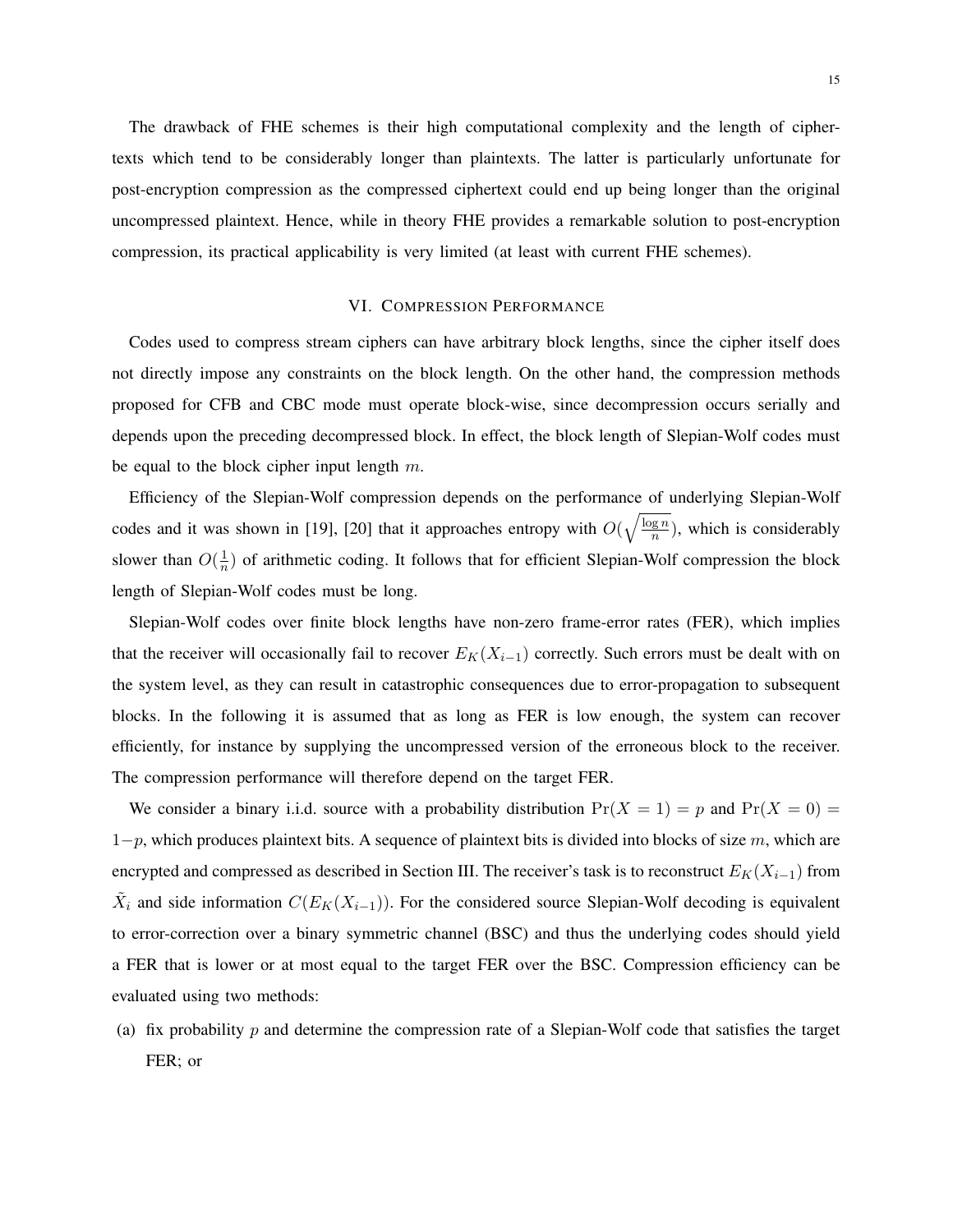(b) pick a well-performing Slepian-Wolf code and determine the maximum probability  $p$  for which target FER is satisfied.

We use low-density parity-check (LDPC) codes [21], which are known to be very powerful and evaluate compression performance according to method (b). In our simulations we use two LDPC codes<sup>3</sup>, of which the first yields compression rate 0.5 and has degree distribution pair  $\lambda(x) = 0.3317x + 0.2376x^2 +$ 0.4307 $x^5$ ,  $\rho(x) = 0.6535x^5 + 0.3465x^6$  and the second yields compression rate 0.75 and has degree distribution pair  $\lambda(x) = 0.4249x + 0.0311x^2 + 0.5440x^4$ ,  $\rho(x) = 0.8187x^3 + 0.1813x^4$ . All codes are constructed with the Progressive Edge Growth algorithm [22], which is known to yield good performance at short block lengths. Belief propagation [21] is used for decoding and the maximum number of iterations is set to 100.

| <b>Compression Rate</b> | Target FER | $\boldsymbol{p}$ | Source Entropy |
|-------------------------|------------|------------------|----------------|
| 0.50                    | $10^{-3}$  | 0.026            | 0.1739         |
| 0.50                    | $10^{-4}$  | 0.018            | 0.1301         |
| 0.75                    | $10^{-3}$  | 0.068            | 0.3584         |
| 0.75                    | $10^{-4}$  | 0.054            | 0.3032         |

TABLE I COMPRESSION RATES AND HIGHEST ATTAINABLE PROBABILITY  $p$  for block length  $m = 128$  bits.

Simulation results for block lengths of 128 and 1024 bits are shown in Tables I and II, respectively. First, consider the current specification of the AES standard [23], where m is 128 bits. At FER of  $10^{-3}$ the binary source to be compressed to rate 0.5, can have the probability  $p$  of at most 0.026, where its entropy equals 0.1739. The large gap between the achievable compression rate and the entropy is a consequence of the very short block length. Note that for a fixed compression rate the maximum probability p decreases with the decreasing target FER.

An increase in block length to 1024 bits results in a considerable improvement in performance (see Table II). For instance, at FER  $= 10^{-3}$  and compression rate 0.5, the source can now have probability p up to 0.058. In future block cipher designs one could consider longer block sizes, in order to allow for better post-encryption compression.

<sup>&</sup>lt;sup>3</sup>The degree distributions were obtained at http://lthcwww.epfl.ch/research/ldpcopt/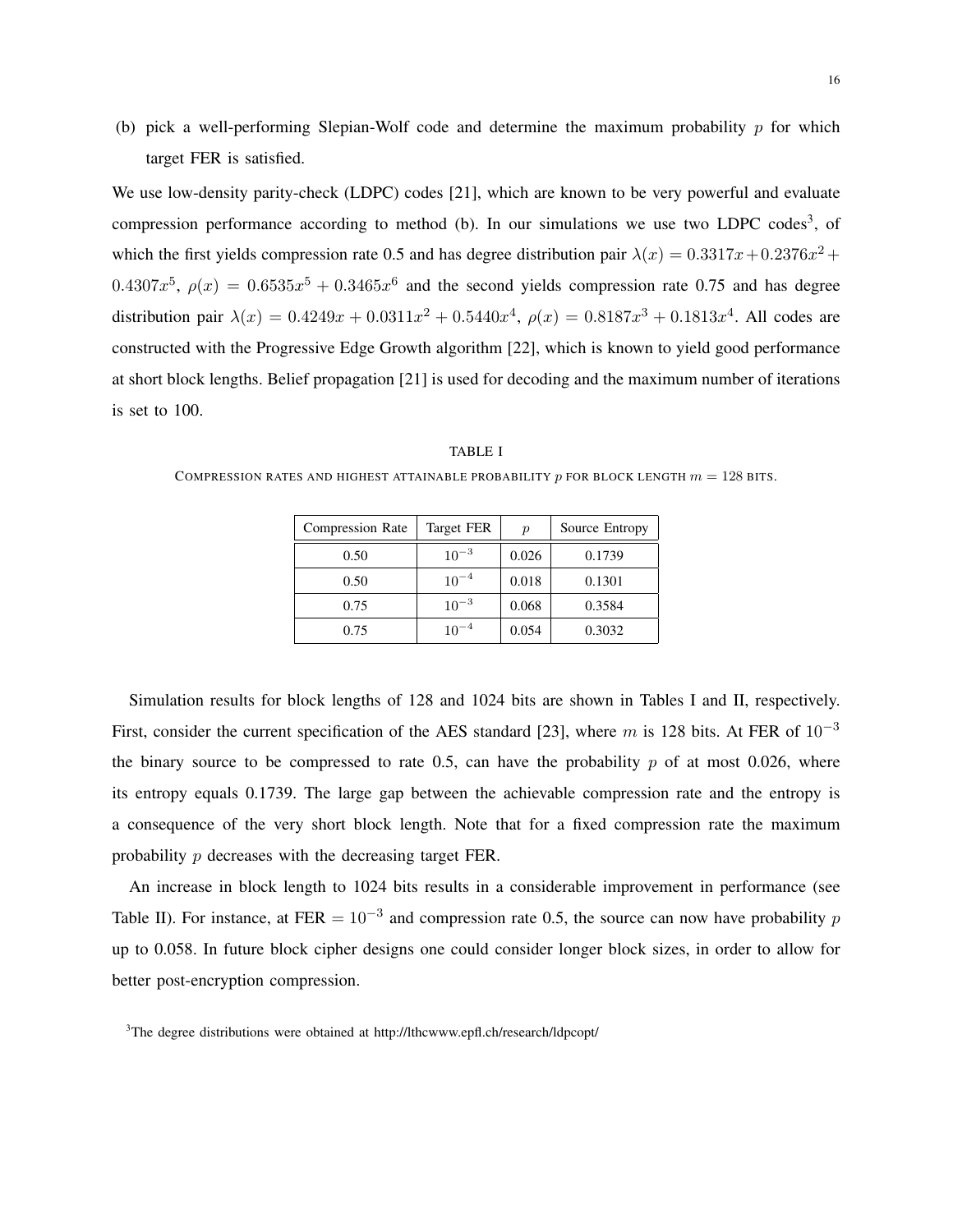#### TABLE II

#### COMPRESSION RATES AND HIGHEST ATTAINABLE PROBABILITY p FOR BLOCK LENGTH  $m = 1024$  BITS.

| <b>Compression Rate</b> | Target FER | $\boldsymbol{p}$ | Source Entropy |
|-------------------------|------------|------------------|----------------|
| 0.50                    | $10^{-3}$  | 0.058            | 0.3195         |
| 0.50                    | $10^{-4}$  | 0.048            | 0.2778         |
| 0.75                    | $10^{-3}$  | 0.134            | 0.5710         |
| 0.75                    | $10^{-4}$  | 0.126            | 0.5464         |

# VII. CONCLUSION

We considered compression of data encrypted with block ciphers without knowledge of the key. Contrary to the widespread belief that such data are practically incompressible, we show that compression can be attained. Our method is based on the Slepian-Wolf coding and hinges on the fact that chaining modes widely used with block ciphers introduce a simple symbol-wise correlation between successive blocks of data. The proposed compression was shown to preserve the security of the encryption scheme. Further, we showed the existence of a fundamental limitation to compressibility of data encrypted with block ciphers when no chaining mode is employed.

Some simulation results are presented for binary memoryless sources. The results, while still far from theoretical limits, indicate that considerable compression gains are practically attainable with block ciphers, and improved performance can be expected with future increase of block sizes.

# APPENDIX A

# COMPRESSING OFB AND CFB MODE

The main part of the paper describes how compression can be performed on data encrypted with block ciphers when they operate in the CBC mode. This section outlines how compression is achieved in other two common modes associated with block ciphers, output feedback (OFB) and cipher feedback (CFB).

# *A. Output Feedback (OFB)*

The mode depicted in Figure 7 is called output feedback (OFB). Plaintext blocks in  $X^n$  are not directly encrypted with a block cipher. Rather, the block cipher is used to sequentially generate a sequence of pseudorandom blocks  $\tilde{\mathbf{K}}^n = {\{\tilde{K}_i\}}_{i=1}^n$  which serve as a one-time pad to encrypt the plaintext blocks. At the output of the encryption algorithm we have  $Enc_K(\mathbf{X}^n) = (\mathbf{IV}, \mathbf{Y}^n)$ .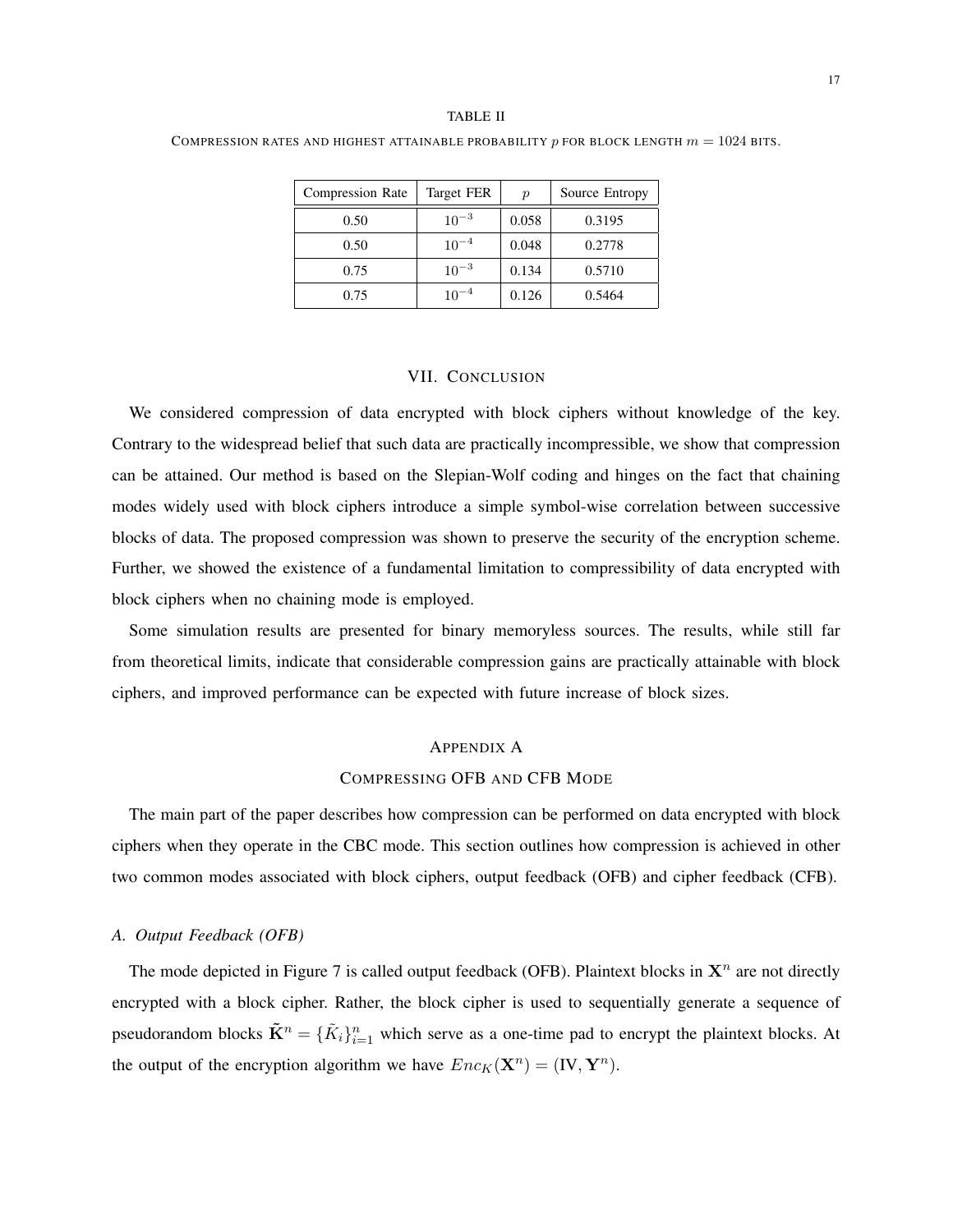

Fig. 7. Output feedback (OFB).

Notice that each block  $\tilde{K}_i$  is independent of plaintext blocks, therefore the OFB mode is analogous to the one-time pad encryption scheme and  $Y^n$  can be compressed in the same manner as described in [3]. Most importantly,  $\tilde{\mathbf{K}}^n$  and  $\mathbf{X}^n$  are independent, therefore the block length of Slepian-Wolf codes that are used to compress  $Y^n$  can be chosen arbitrarily. The IV is uniformly distributed and thus incompressible.

Formally, the compression and decompression algorithms can be described as follows. Let  $(C_{\text{OFB}}, D_{\text{OFB}})$ denote a Slepian-Wolf code with encoding rate R and block length  $nm$ . The Slepian-Wolf encoding function is defined as  $C_{\text{OFB}}: (\mathcal{X}^m)^n \to \{1,\ldots,2^{mnR}\}\text{, and the Slepian-Wolf decoding function as }$  $D_{\text{OFB}}: \{1,\ldots,2^{mnR}\}\times(\mathcal{X}^m)^n\to(\mathcal{X}^m)^n$ . Given an output sequence from the encryptor  $Enc_K(\mathbf{X}^n)$  $(IV, Y^n)$ , compression is achieved by applying the Slepian-Wolf encoder function  $C_{OFB}$  to  $Y^n$ , so that at the output we have  $(IV, C_{OFB}(Y^n))$ . Note that  $C_{OFB}$  does not require knowledge of K.

Decompression and decryption are performed jointly. The receiver has  $(IV, C_{OFB}(\mathbf{Y}^n))$  and knows the secret key K, thus it can generate the sequence of pseudorandom blocks  $\tilde{\mathbf{K}}^n$  using the IV. Subsequently, it applies the Slepian-Wolf decoder function  $D_{\rm OFB}$  to  $(C_{\rm OFB}({\bf Y}^n), \tilde{\bf K}^n)$  to recover  ${\bf Y}^n$ . The original sequence of plaintext blocks  $\mathbf{X}^n$  then equals  $\tilde{\mathbf{K}}^n \oplus \mathbf{Y}^n$ .

Note that  $\tilde{\mathbf{K}}^n$  is not an i.i.d. sequence; therefore the original Slepian-Wolf theorem from [4] does not apply directly. Nevertheless, the Slepian-Wolf theorem was also shown to hold for correlated general sources [24], [25, Chapter 7] and so the compression rate approaches entropy of the source asymptotically in nm. That is, even if m is finite, entropy can still be achieved if  $n \to \infty$ .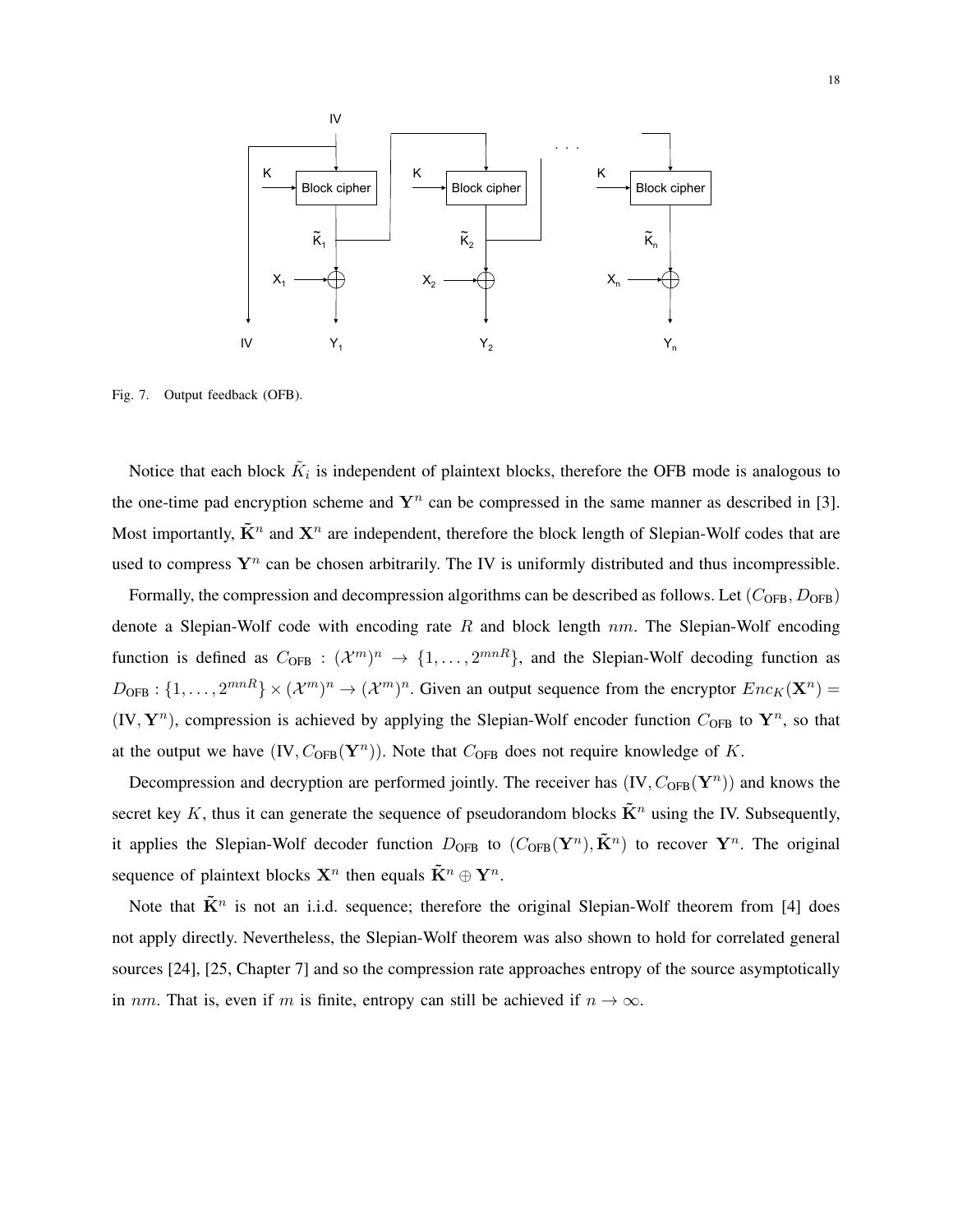#### *B. Cipher Feedback (CFB)*

Next, we discuss the cipher feedback (CFB) mode, which is depicted in Figure 8. Similarly as in OFB, the plaintext blocks are not subject to block cipher encryption and  $Y^n$  is obtained by XOR-ing plaintext blocks  $X^n$  with pseudorandom blocks  $\tilde{K}^n$ . At the output of the encryption algorithm we have  $Enc_K(\mathbf{X}^n) = (\mathbf{IV}, \mathbf{Y}^n).$ 



Fig. 8. Cipher feedback (CFB).

However, in CFB mode, the pseudorandom blocks  $\tilde{\mathbf{K}}^n$  are not independent of  $\mathbf{X}^n$ . Let the block cipher using a secret key K be characterized by the bijective mapping  $B_K: \mathcal{X}^m \to \mathcal{X}^m$ . Each block  $\tilde{K}_i$  depends on the preceding plaintext block  $X_{i-1}$  as follows:

$$
\tilde{K}_i = B_K(X_i) = B_K(X_{i-1} \oplus \tilde{K}_{i-1}),
$$
\n(4)

where  $X_0$  is defined to be the IV.

Due to the dependence between  $\tilde{\mathbf{K}}^n$  and  $\mathbf{X}^n$ , the proposed compression algorithm for the CFB mode operates on individual ciphertext blocks  $Y_i$ , rather then on  $\mathbf{Y}^n$  all at once like in the OFB mode. Without this distinction, the joint decompression and decryption as proposed in [3] would not be possible. Let  $(C_{\text{CFB}}, D_{\text{CFB}})$  denote a Slepian-Wolf code with encoding rate R and block length m. The Slepian-Wolf encoding function is defined as  $C_{\text{CFB}}: \mathcal{X}^m \to \{1, \ldots, 2^{mR}\}\text{, and the Slepian-Wolf decoding function}$ as  $D_{\text{CFB}}: \{1,\ldots,2^{mR}\}\times\mathcal{X}^m\to\mathcal{X}^m$ . Compression is achieved by applying the Slepian-Wolf encoding function  $C_{\text{CFB}}$  to each of the ciphertext blocks in  $\mathbf{Y}^n$  individually. The compressed representation of  $Enc_K(\mathbf{X}^n)$  is then  $(IV, C_{CFB}(Y_1), \ldots, C_{CFB}(Y_n))$ . Note again, that  $C_{CFB}$  does not require knowledge of K.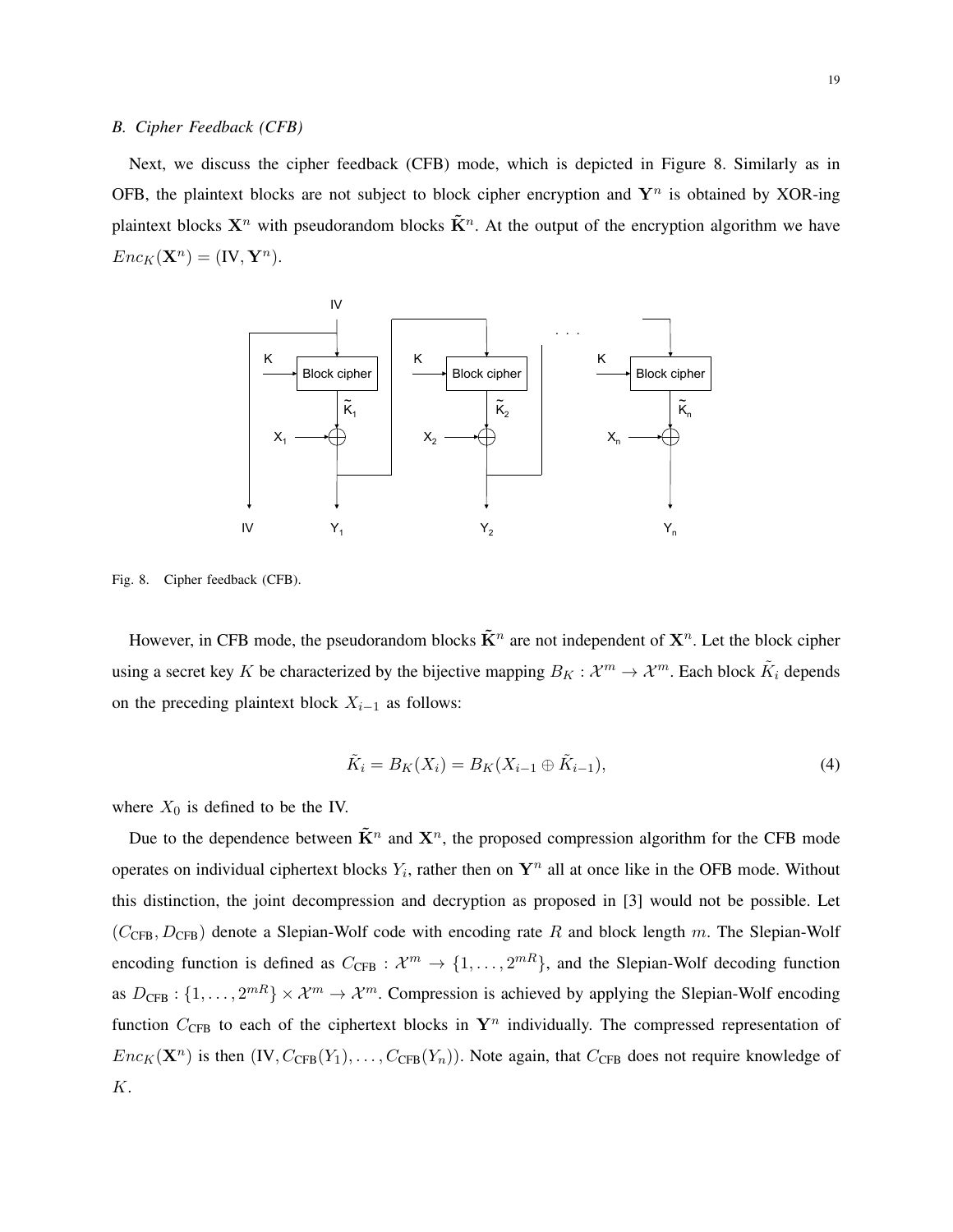Joint decompression and decryption, depicted on Figure 9 is performed sequentially from left to right, since decryption of the *i*th ciphertext block requires knowledge of the  $(i - 1)$ th plaintext block. Initially, IV is mapped to  $K_1$  by the block cipher. The Slepian-Wolf decoder function  $D_{\text{CFB}}$  is applied



Fig. 9. Joint decryption and decoding in the CFB mode at the receiver is performed serially from left to right.

to  $(C_{CFB}(Y_1), \tilde{K}_1)$  to obtain  $Y_1$ . The first plaintext can now be obtained:  $X_1 = \tilde{K}_1 \oplus Y_1$ . Subsequently,  $Y_1$  is mapped to  $\tilde{K}_2$ . The same process repeats to obtain  $X_2$ , and later all remaining plaintext blocks  $\{X_i\}_{i=3}^n$ .

Notice that in contrast to the OFB mode, this compression scheme is generally optimal only if  $m \to \infty$ . For finite m, the compression is generally suboptimal, even if  $n \to \infty$ .

## APPENDIX B

#### SOME DEFINITIONS FROM CRYPTOGRAPHY

For completeness, we recall some standard definitions from cryptography that are used in this paper. See [8] for details. These definitions assume a fixed computational model over which time complexity is defined.

*Definition 7 (Block Cipher):* A block cipher B with block size m is a keyed family  ${B_K}_{K \in K}$  where for each K,  $B_K$  is a permutation over m bits<sup>4</sup> and K is the set of all possible keys.

<sup>&</sup>lt;sup>4</sup>By a *permutation over* m bits we mean a deterministic bijective function over  $\{0,1\}^m$ .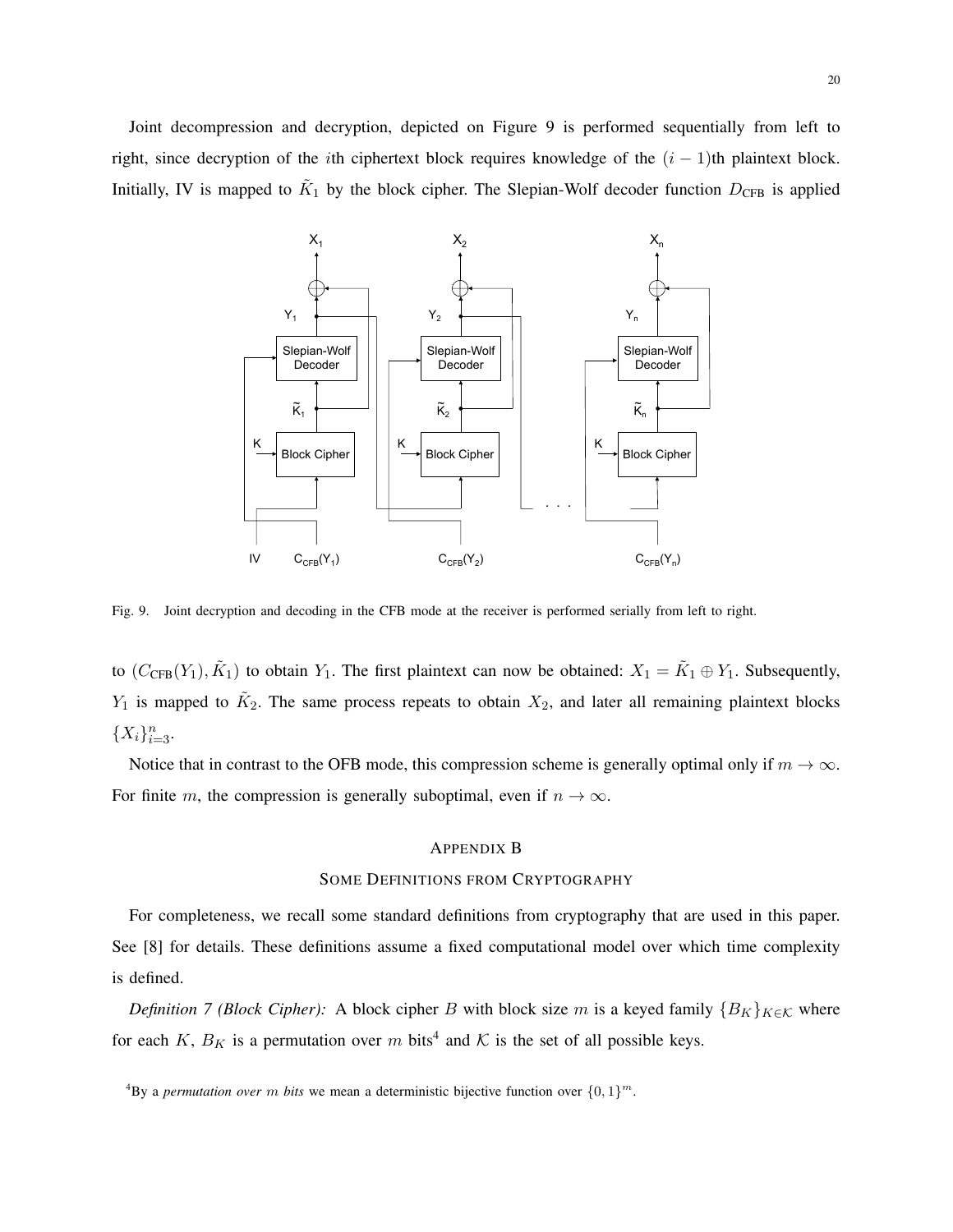The security of a block cipher is defined via the notion of *indistinguishability*. Ideally, we would like the behavior of a block cipher to be indistinguishable by computational means from that of a purely random permutation over  $m$  bits. However, since a block cipher is a much smaller family of permutations than the family of *all* permutations, the above is not fully achievable. Yet, if we restrict our attention to "computationally feasible distinguishers" then we can obtain a meaningful notion of security applicable to actual block ciphers such as AES.

Hence, the main ingredient in such definition is that of a *distinguisher*. A distinguisher Dist is defined as a randomized algorithm with oracle access to two m-bit permutations  $Enc$  and  $Dec$  where  $Dec =$  $Enc^{-1}$ . Dist can make arbitrary queries to the oracles and eventually outputs a single bit 0 or 1. We consider the runs of *Dist* in two cases: when the oracles are instantiated with a truly random permutation and when instantiated with a block cipher (i.e., with the functions  $B_K$  and  $B_K^{-1}$  where K is chosen with uniform probability from the set K). Let  $P_{REAL}$  be the probability that  $Dist$  outputs a 1 when the oracle was instantiated with  $B$ , where  $P_{REAL}$  is computed over all random coins of  $Dist$  and all choices of the key for B. Further, let  $P_{RP}$  be the probability that  $Dist$  outputs a 1 when the oracle was instantiated with a random permutation, where  $P_{RP}$  is computed over all random coins of  $Dist$  and all permutations *Enc.* Intuitively, we can think of *Dist* as trying to decide if the oracles are instantiated with a random permutation or with a block cipher; hence, a distinguisher is considered successful if the difference |PREAL − PRP |, which is referred to as the *advantage*, is non-negligible. Formally, this leads to the following definition.<sup>5</sup>

*Definition 8 (Block Cipher Security):* A block cipher B is called (T, ε)*-secure* if no distinguisher Dist that runs in time T has advantage larger than  $\varepsilon$ .

This definition tries to capture the idea that, for secure block ciphers, even distinguishers that have the ability to run for extremely large time T, say  $T = 2^{80}$ , gain only negligible distinguishing advantage, say  $\varepsilon = 2^{-40}$ . In other words, for any practical purpose the quality of the block cipher is as good as if it was instantiated by a "perfect cipher" (purely random permutation).

A secure block cipher by itself does not constitute a secure private-key encryption scheme due to its deterministic nature. Namely, two identical plaintexts are mapped into two identical ciphertexts, therefore valuable information about data patterns can be leaked to eavesdroppers. Rather, secure block ciphers are used as building blocks that can be used to construct private-key encryption schemes that eliminate this vulnerability. Note that a secure private-key encryption scheme must be probabilistic or stateful.

<sup>&</sup>lt;sup>5</sup>This definition corresponds to the notion of strong pseudorandom permutation [14].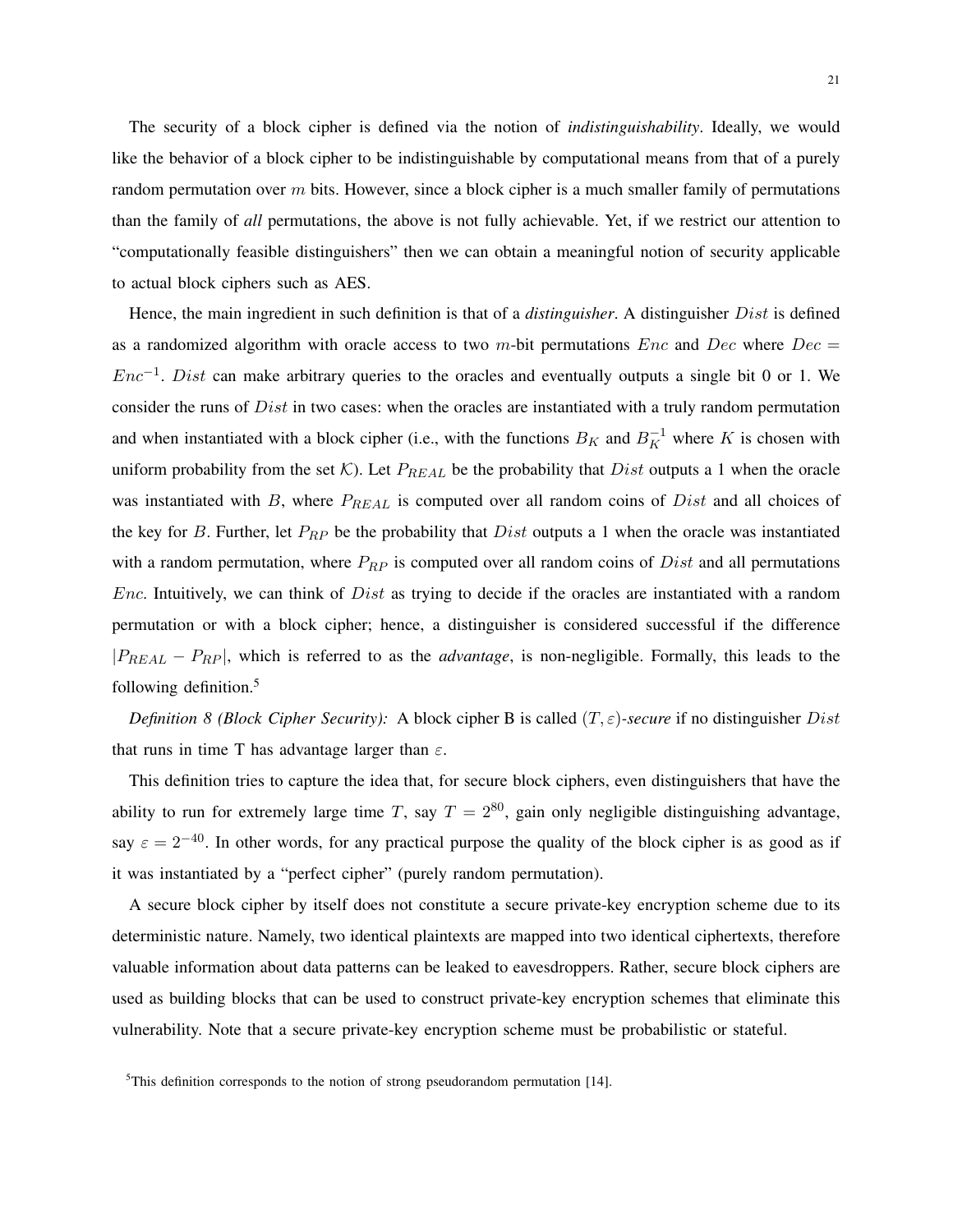Toward a formal definition of a secure encryption scheme, consider the following experiment:

*Definition 9 (CPA Indistinguishability Experiment):* Consider an adversary A and an encryption scheme  $(Gen, Enc, Dec)$ . The *chosen plaintext attack (CPA) indistinguishability experiment*  $Expt_A^{cpa}$  is defined as follows:

- 1) a key  $k$  is generated by running  $Gen;$
- 2) the adversary A has oracle access to  $Enc_K(\cdot)$ , and queries it with a pair of plaintexts  $X_0, X_1$  of the same length;
- 3) the oracle randomly chooses a bit  $b \leftarrow \{0, 1\}$  and returns the ciphertext  $q \leftarrow Enc_K(X_b)$ , called the challenge, to  $A$ ;
- 4) the adversary A continues to have oracle access to  $Enc_K(\cdot)$  and is allowed to make arbitrary queries. Ultimately it makes a guess about the value of  $b$  by outputting  $b'$ ;
- 5) the output of the experiment,  $Expt_A^{cpa}$ , is defined to be 1 if  $b' = b$ , and 0 otherwise. If  $Expt_A^{cpa} = 1$ , we say that  $A$  succeeded.

*Definition 10 (Private-Key Encryption Security):* A private-key encryption scheme (Gen, Enc, Dec) is called (T, ε)*-indistinguishable under chosen plaintext attacks* (or CPA-secure) if for every adversary  $A$  that runs in time  $T$ ,

$$
\Pr\left[\mathsf{Expt}^{\mathsf{cpa}}_{\mathcal{A}} = 1\right] < \frac{1}{2} + \varepsilon,
$$

where the probability is taken over all random coins used by  $A$ , as well as all random coins used in the experiment.

# APPENDIX C

#### PROOF OF THEOREM 3

The proof of Theorem 3 is by contradiction. We assume a generic PEC scheme  $(C, D)$  that departs in some noticeable way (later made more precise by means of the parameter  $\varepsilon$ ) from the exhaustive strategies when it is applied to a block cipher  $B$ . Subsequently, we show how to use such a PEC scheme to build a distinguisher Dist that distinguishes with advantage strictly larger than  $\varepsilon$  between the block cipher B and a random permutation, in contradiction to the security of B.

For simplicity, and without loss of generality, we assume that D does not make redundant queries to *Enc* or *Dec.* Namely, no query X to *Enc* or query Y to *Dec* is repeated in a run. If X was output by Dec (resp., Y output by  $Enc$ ) it is not entered into  $Enc$  (resp., into Dec). In addition, if the decoded output from  $D$  is  $X$ , we assume that  $X$  was either input to  $Enc$  or output by  $Dec$ . If  $D$  does not follow these rules, it can be modified to do so.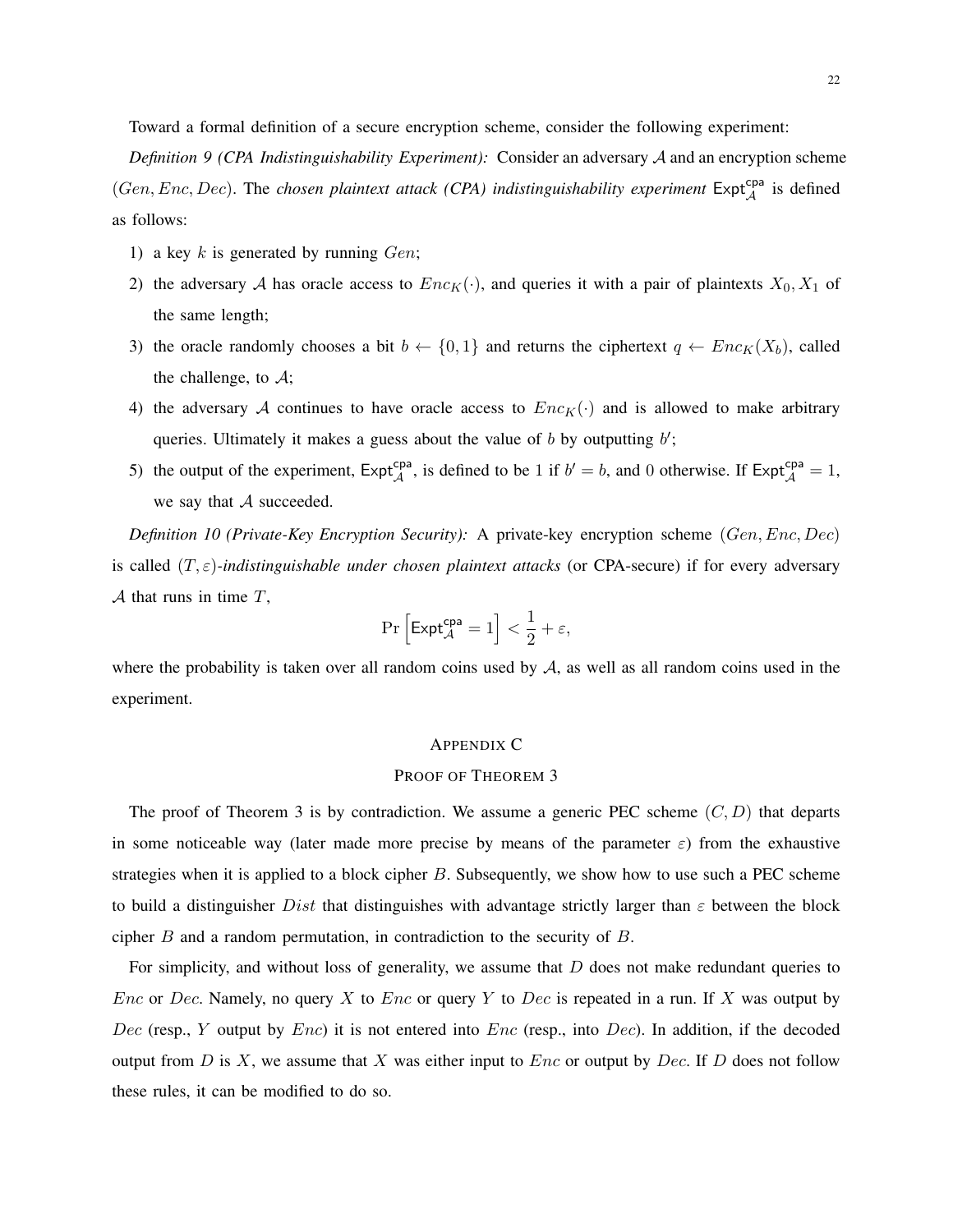For  $X \in_R \mathcal{P}$  <sup>6</sup> and  $Y = Enc(X)$ , assume that  $C(Y)$  is passed as input to D. We say that D decodes correctly if it queries either  $X$  from  $Enc$  or  $Y$  from  $Dec$  during its run. In other words,  $D$  is not required to have the ability to identify the correct plaintext, which simplifies our presentation without weakening our results. On the contrary, it shows that even if such a relaxed decoding requirement is acceptable, the lower bound we prove still holds.

Finally, note that the formulation of the theorem assumes that the plaintext distribution  $P$  is efficiently samplable. This assumption is used in an essential way in our proof, though the efficiency requirement from the P sampler is very weak. In addition, we assume that, for a given compressed ciphertext  $C(Y)$ , one can sample uniformly from the set  $\mathcal{Y}_{C(Y)} = C^{-1}(C(Y))$ , which is the set of all ciphertexts mapped by C to  $C(Y)$ . Additional discussion related to this assumption is given after the proof.

The proof of Theorem 3 uses the following lemma.

*Lemma 11:* Let T be a time-bound parameter, let B be a  $(T, \varepsilon)$ -secure block cipher and let  $\mathcal{E} =$ (Gen, Enc, Dec) be an encryption scheme, where Gen chooses  $K \in_R \mathcal{K}$  and  $Enc = B_K$ , Dec =  $B_K^{-1}$ . Let P be a plaintext distribution samplable in time  $T/4$  and let  $(C, D)$  be a generic  $(\mathcal{E}, \mathcal{P}, \delta)$ -PEC scheme. Then either  $(C, D)$  runs in time that exceeds  $T/4$  (and hence is infeasible<sup>7</sup>) or the following holds:

(i) Let  $X \in_R \mathcal{P}$  and  $Y = Enc(X)$ . Consider a run of D on input  $C(Y)$  in which D queries  $Enc(X)$ , and let  $X'$  be a random element drawn from  $P$  independently of X. Then, the probability that D queries  $Enc(X')$  before  $Enc(X)$  is at least  $1/2 - \varepsilon/(1 - \delta)$ .

(ii) Let  $X \in_R \mathcal{P}$  and  $Y = Enc(X)$ . Consider a run of D on input  $C(Y)$  in which D queries  $Dec(Y)$ , and let Y' be an element drawn uniformly from  $\mathcal{Y}_{C(Y)} = C^{-1}(C(Y))$ . Then, the probability that D queries  $Dec(Y')$  before  $Dec(Y)$  is at least  $1/2 - \varepsilon/(1 - \delta)$ .

We first show how the Lemma 11 suffices to prove Theorem 3.

*Proof of Theorem 3:* For case (i), the probability that X is queried first is within  $\varepsilon/(1-\delta)$  of the probability that  $X'$  is queried first, where the latter is the probability of querying a plaintext that bears no information (the run of D is independent of X'). Assuming that  $\delta < 1/2$ , we get  $\varepsilon/(1-\delta) < 2\varepsilon$  and since  $\varepsilon$  is negligible (say  $2^{-40}$ ) so is  $2\varepsilon$ . This implies a plaintext-exhaustive strategy by D. Similarly, for case (ii), the probability that the value Y is computed first is within  $\varepsilon/(1-\delta)$  of the probability that an independent  $Y' \in_R \mathcal{Y}_{C(Y)}$  is computed first. This implies a ciphertext-exhaustive strategy by D.  $\blacksquare$ 

<sup>6</sup>We use  $X \in_R \mathcal{P}$  to denote that X is chosen at random according to the probability distribution  $\mathcal{P}$ .

<sup>7</sup>For secure block ciphers, a distinguisher should not be able to attain more then a negligible advantage even if it runs for extremely large time T, say  $T = 2^{80}$  (see Appendix B). Thus, a PEC scheme that runs in time  $T/4$  would be considered infeasible.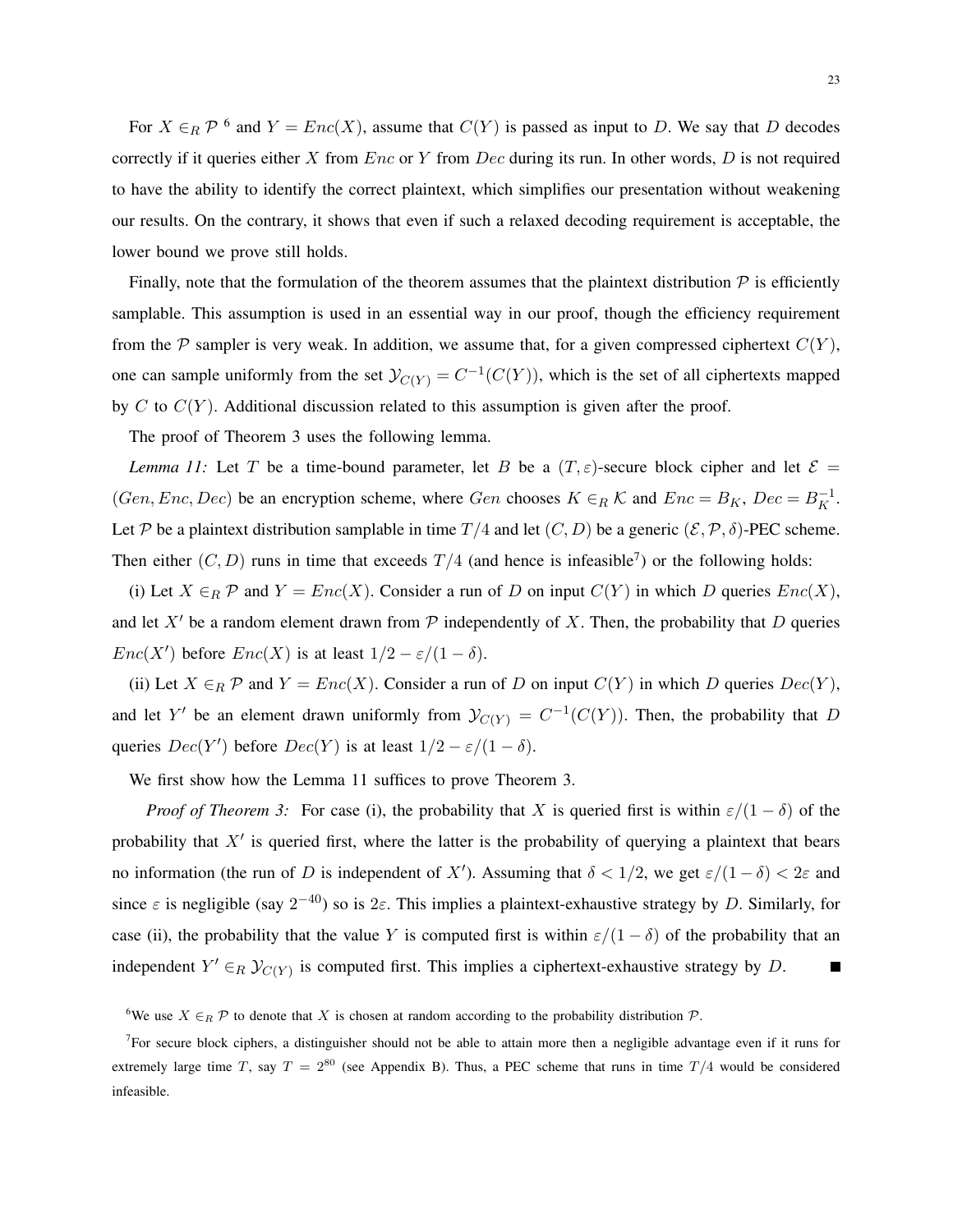*Proof of Lemma 11:* First, consider the error-free case, i.e.  $\delta = 0$ . We show that if  $(C, D)$  runs in time less than  $T/4$  and conditions (i), (ii) do not hold, we can build a distinguisher (see Appendix B) that runs in time at most  $T$  and distinguishes between  $B$  and a random permutation with an advantage larger than  $\varepsilon$ , in contradiction to the security of B. A distinguisher interacts with oracles  $Enc$  and  $Dec$ and its goal is to identify whether the oracles are instantiated with the real block cipher B or with a random permutation. For clarity, we represent the output 0 from  $Dist$  by the symbol RP ( $Dist$  decided that the oracles are instantiated with a random permutation) and the output 1 by REAL ( $Dist$  decided that the oracles are instantiated by the block cipher  $B$ ).

We build a distinguisher  $Dist$  that uses the scheme  $(C, D)$  and responds to the encryption and decryption queries made by D with its  $Enc/Dec$  oracles. When  $Enc$  is a random permutation,  $(C, D)$ may run much longer than when  $Enc$  is  $B$ . Thus, to bound the time complexity of  $Dist$ , we set a time limit  $T' = T/4$ , such that if the total time of  $(C, D)$  exceeds T', Dist stops as well. As we show below, the parameter  $T'$  is chosen as  $T/4$  to ensure that the total running time of  $Dist$  is no more than  $T$ .

Initially, Dist chooses  $X \in_R \mathcal{P}$  and receives the value  $Y = Enc(X)$  from its Enc oracle. It computes  $C(Y)$  and passes it as input to D. In addition, Dist chooses an independent  $X' \in_R \mathcal{P}$  and independent  $Y' \in_R \mathcal{Y}_{C(Y)}$ . It is assumed that Y' can be sampled within time  $T/4$ . Subsequently, *Dist* monitors the queries to  $Enc/Dec$  as requested by  $D$  and reacts to the following events:

- 1) if X is queried from  $Enc$ , stop and output REAL;
- 2) if  $X'$  is queried from  $Enc$ , stop and output RP;
- 3) if  $Y$  is queried from  $Dec$ , stop and output REAL;
- 4) if  $Y'$  is queried from  $Dec$ , stop and output RP.
- 5) if the run of  $(C, D)$  exceeds  $T'$ , stop and output RP

It is possible that multiple such events take place in one run of  $D$ , for instance both  $X$  and  $X'$  may be queried from  $Enc$ . In such case  $Dist$  stops as soon as it identifies first such event.

Let  $P_{REAL}$  and  $P_{RP}$  be defined as in Appendix B. We evaluate the advantage of  $Dist$ , namely, the difference  $|P_{REAL} - P_{RP}|$ . First, consider a run of Dist when  $Enc/Dec$  are instantiated by a random permutation. The behavior of  $(C, D)$  depends on Y which is chosen at random and independently of X and  $X'$ , therefore the run is independent of both X and  $X'$ . In effect, the probability that X is queried before X' is exactly 1/2. Similarly, if Y is queried from Dec, the behavior of D depends on  $C(Y)$ , while both Y and Y' have the same probability to be the chosen as the preimage of  $C(Y)$ . Therefore, the probability that Y precedes Y' is exactly 1/2. It follows that  $Dist$  outputs REAL with probability at most  $1/2$  (exactly  $1/2$  for the X and Y cases and with probability 0 if Dist exceeds time  $T'$ ), i.e.,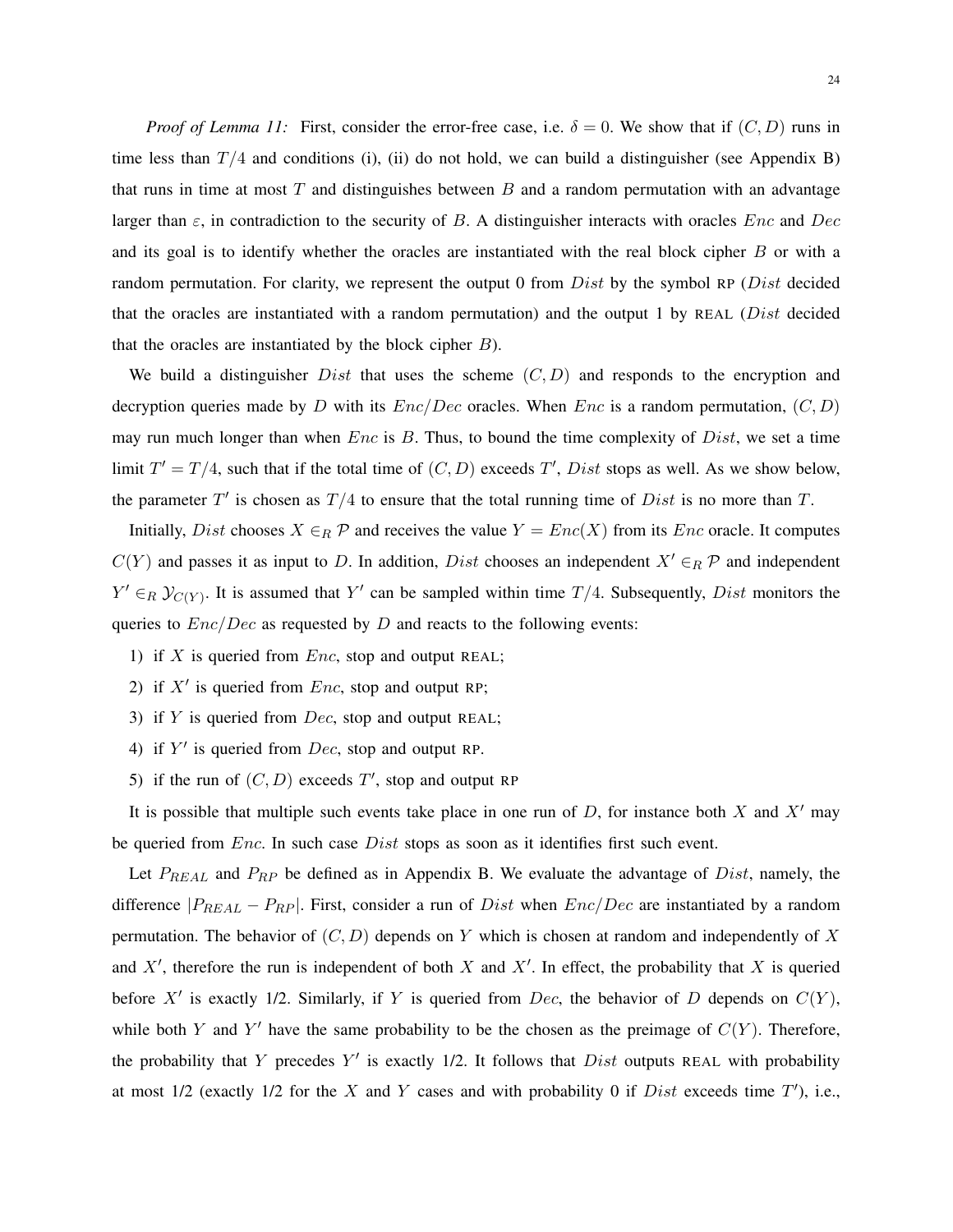$P_{RP} \leq 1/2$ .

Now, consider a run of *Dist* when  $Enc/Dec$  are instantiated by a block cipher B and its inverse, respectively. Assume, for contradiction, that  $(C, D)$  stops before time  $T'$  and either (i) the probability that X' is queried before X is strictly less than  $1/2 - \varepsilon$  or (ii) the probability that Y' is queried before Y is strictly less than  $1/2 - \varepsilon$ . It follows that the probability that Dist outputs RP is strictly smaller than  $1/2 - \varepsilon$ , therefore  $P_{REAL} > 1/2 + \varepsilon$ .

Thus, Dist distinguishes with advantage  $|P_{REAL} - P_{RP}|$ , which is strictly larger than  $\varepsilon$ . The running time of Dist is upper-bounded by T: it includes three samplings (of  $X, X'$  and Y'), each assumed to take at most  $T/4$  time, and the work of  $(C, D)$  which Dist runs for total time  $T/4$  at most. In all, we have built a distinguisher against B that runs time T and has advantage larger than  $\varepsilon$  in contradiction to the security of the block cipher B.

Assume now that  $\delta > 0$ . When a positive probability of error for D is allowed, it can occur that D stops before time T' and before Dist sees  $X, X', Y$  or Y'. To deal with this situation, we add a clause to the specification of Dist saying that if  $(C, D)$  stops before time T' and before seeing any of the values  $X, X', Y, Y'$ , then Dist chooses a random bit b and outputs REAL if  $b = 1$  and RP if  $b = 0$ . We slightly increased the probability that  $X'$  is queried before X (or Y' before Y) in the block cipher case, however it is still negligibly far from 1/2. The proof is now a straightforward extension of the case when  $\delta = 0$ .

**Remark.** The proof of Lemma 11 assumes that the set  $\mathcal{Y}_{C(Y)}$  is samplable in time  $T/4$ . While this assumption is likely to hold, we note that it is enough to know the size of  $\mathcal{Y}_{C(Y)}$ . In such case, rather than sampling  $\mathcal{Y}_{C(Y)}$ , the events 3) and 4) in the proof are replaced with the following one: if the number of queries to Dec performed by D exceeds  $|\mathcal{Y}_{C(Y)}|/2$  before Y is queried, stop and output RP.

We now sketch the proof of the theorem when none of the above conditions holds, namely when  $\mathcal{Y}_{C(Y)}$ is of unknown size and not samplable in time  $T/4$ . Assume that  $(C, D)$  performs noticeably better than the exhaustive strategies when the  $Enc/Dec$  oracles are instantiated with the block cipher B. Then it must hold that  $(C, D)$  runs noticeably faster when the *Enc* and *Dec* oracles are instantiated with the block cipher  $B$  than with a random permutation, for the exhaustive strategies are optimal for a random permutation (as shown above). Using this (assumed) discrepancy between the runs of  $(C, D)$  over B and the runs of  $(C, D)$  over a random permutation, we can build a distinguisher against B in contradiction to the security of B. In the following, we formalize this discrepancy and outline the construction of the distinguisher, where some straightforward details are omitted.

 $\blacksquare$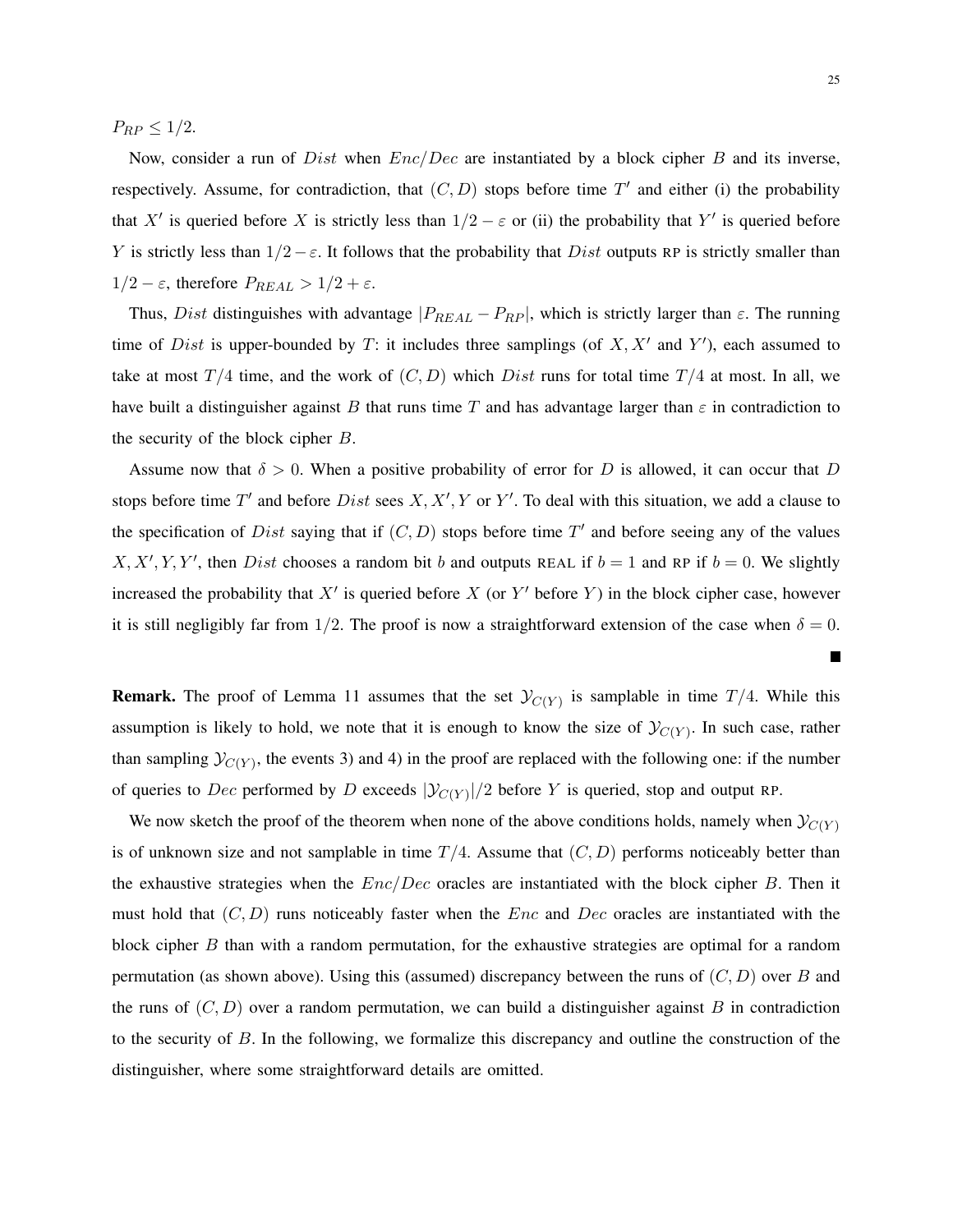For any plaintext X let  $T_B(X)$  denote the runtime of  $(C, D)$  on input X when  $Enc/Dec$  oracles are instantiated with the block cipher B. Further, let  $T_R(X)$  denote the runtime of  $(C, D)$  on input X when  $Enc/Dec$  oracles are instantiated with a random permutation. We assume that there is a known time bound  $T_0$  such that  $T_B(X) < T_0$  for all X (we relax this assumption below) and there exists a non-negligible  $\varepsilon$  such that  $Pr[T_B(X) < T_R(X)] \ge 1/2 + \varepsilon$ . The probability is over all choices of X and all random coins of  $(C, D)$ . Further, it is over all key choices for B for  $T_B$  and over all random permutations for  $T_R$ . We build a distinguisher  $Dist$  as follows:

- 1) Choose  $X \in_R \mathcal{P}$  and run  $(C, D)$  using the input oracles. If time  $T_0$  is exceeded, stop and output RP, otherwise proceed to Step 2.
- 2) Let  $T_1$  denote the running time of  $(C, D)$  in step (1). Run  $(C, D)$  again on X (same X as in step 1)) but this time ignore the given  $Enc/Dec$  oracles. Instead, answer queries from  $(C, D)$  with a random permutation. If time  $T_1$  is exceeded then output REAL, otherwise output RP.

We have the following:

- If the  $Enc/Dec$  oracles are instantiated with B, step (1) always completes and in step (2) REAL is output with the probability that equals  $Pr[T_R(X) > T_B(X)]$ , which is at least  $1/2 + \varepsilon$ .
- If the  $Enc/Dec$  oracles are instantiated with a random permutation, REAL is output only if  $T_R(X) \leq$  $T_0$  and the runtime on X in step (2) exceeds the runtime on X in step (1). The probability of the latter is at most 1/2 since both runs are over a random permutation.

Thus, Dist will output REAL with probability at least  $1/2 + \varepsilon$  when the oracles are instantiated with B, while it will output REAL with probability at most  $1/2$  when the oracles are instantiated with a random permutation. It follows that Dist is a  $(T, \varepsilon)$ -distinguisher for B where  $T = 2T_0$  since in each of the steps (1) and (2) Dist runs time at most  $T_0$ .

Note that the requirement that  $T_B(X) < T_0$  for all X can be relaxed such that the joint probability of  $T_B(X) < T_0$  and  $T_B(X) < T_R(X)$  is at least  $1/2 + \varepsilon$ .

#### **REFERENCES**

- [1] U. D. of Commerce/National Institute of Standards and Technology, "Advanced encryption standard (AES)," in *FIPS PUB 197*, Nov. 2001.
- [2] N. B. of Standards, *Data Encryption Standard (DES)*. U.S. Department of Commerce, Washington D.C, 1977.
- [3] M. Johnson, P. Ishwar, V. Prabhakaran, D. Schonberg, and K. Ramchandran, "On compressing encrypted data," *IEEE Trans. Signal Processing*, vol. 52, pp. 2992–3006, Oct. 2004.
- [4] D. Slepian and J. Wolf, "Noiseless coding of correlated information sources," *IEEE Trans. Info. Theory*, vol. 19, pp. 471–480, July 1973.